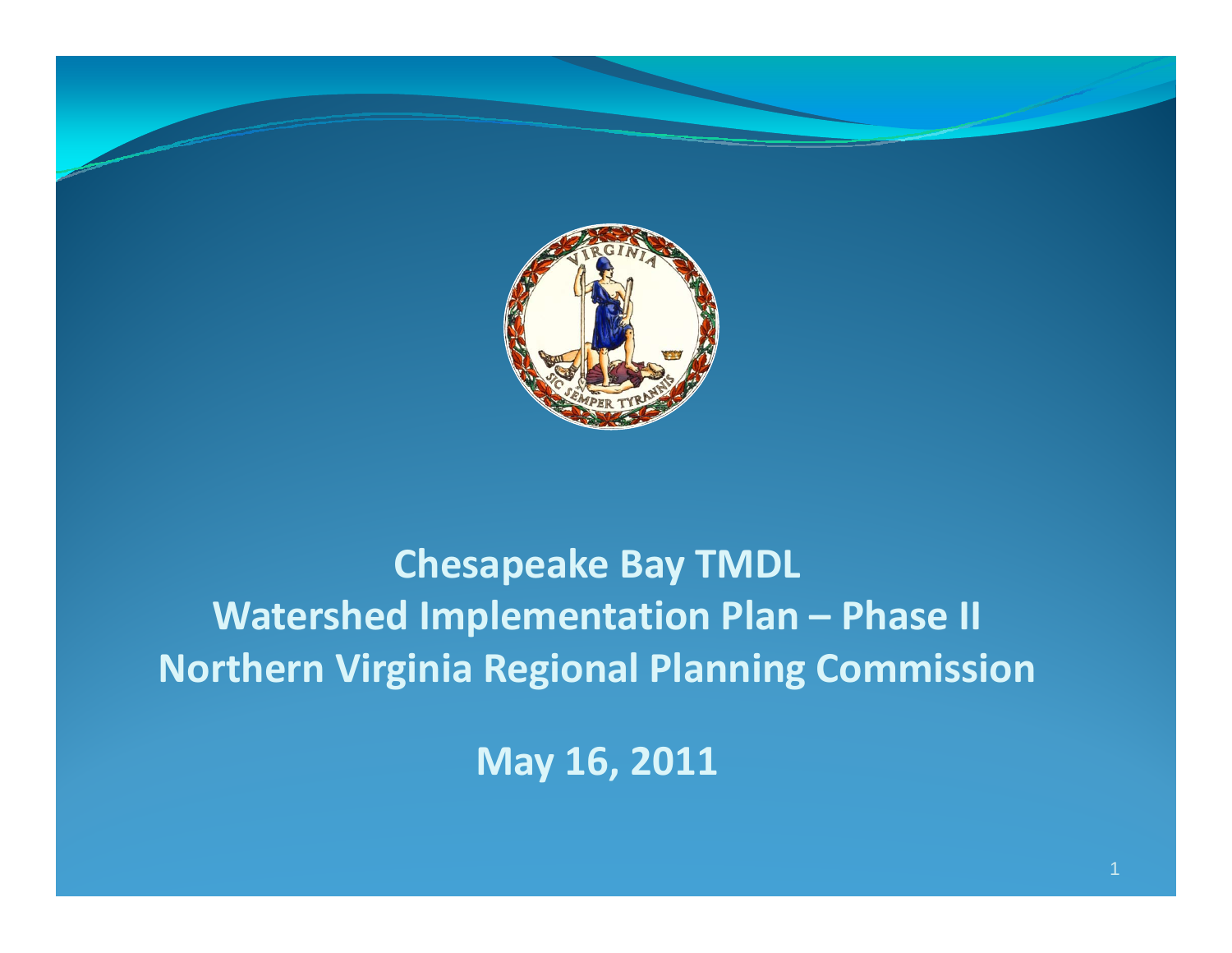# **Agenda**

- Welcome and Introductions
- Review of Phase I WIP
- Virginia's Process for Phase II
- $\bullet$ **•** Discussion of local goals
- $\bullet$ Community Conservation Information
- $\bullet$ Discussion of "local" and "local strategies"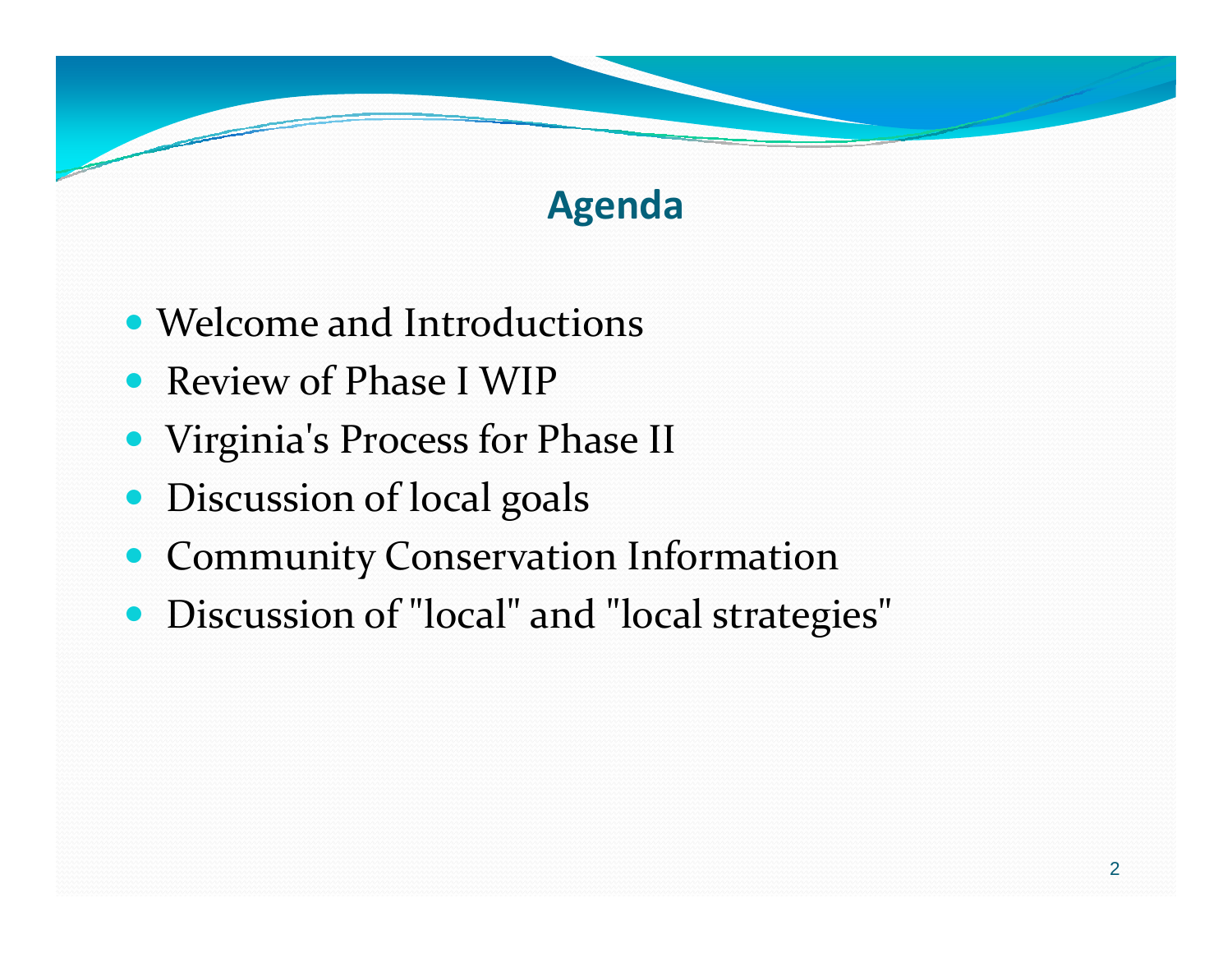### **Chesapeake Bay Program History**

- 1980 Chesapeake Bay Commission • 1983 Chesapeake Bay Agreement • 1987 Chesapeake Bay Agreement 40% nutrient reduction • 1992 Amended to develop Tributary strategies
- <sup>2000</sup> Chesapeake Bay <sup>2000</sup>

meet water quality standards

- 2005 New Tributary strategies were released
- <sup>2010</sup> Chesapeake Bay TMDL and Virginia's Phase <sup>I</sup> WIP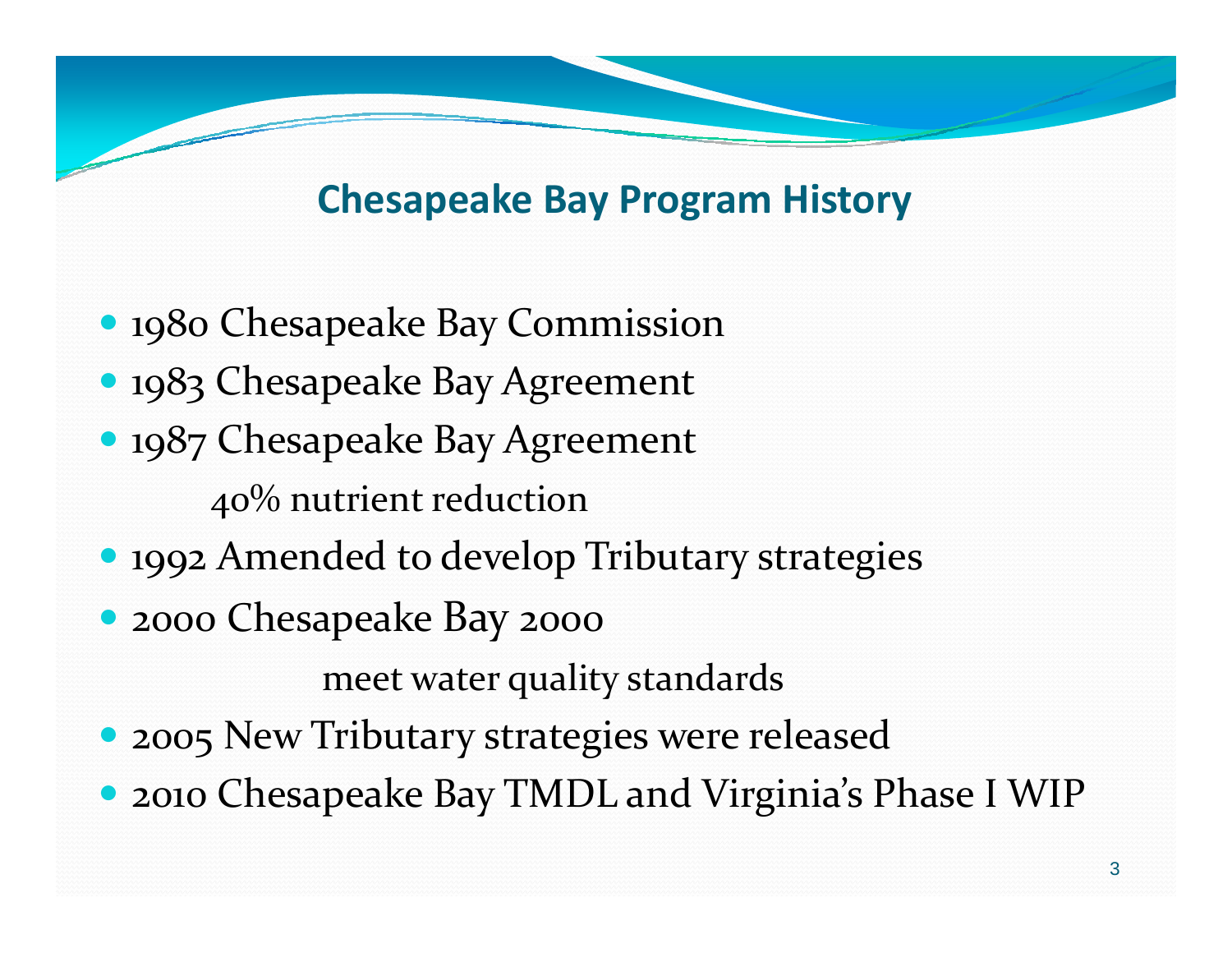# **Virginia Nitrogen Loads** [million lbs/yr]

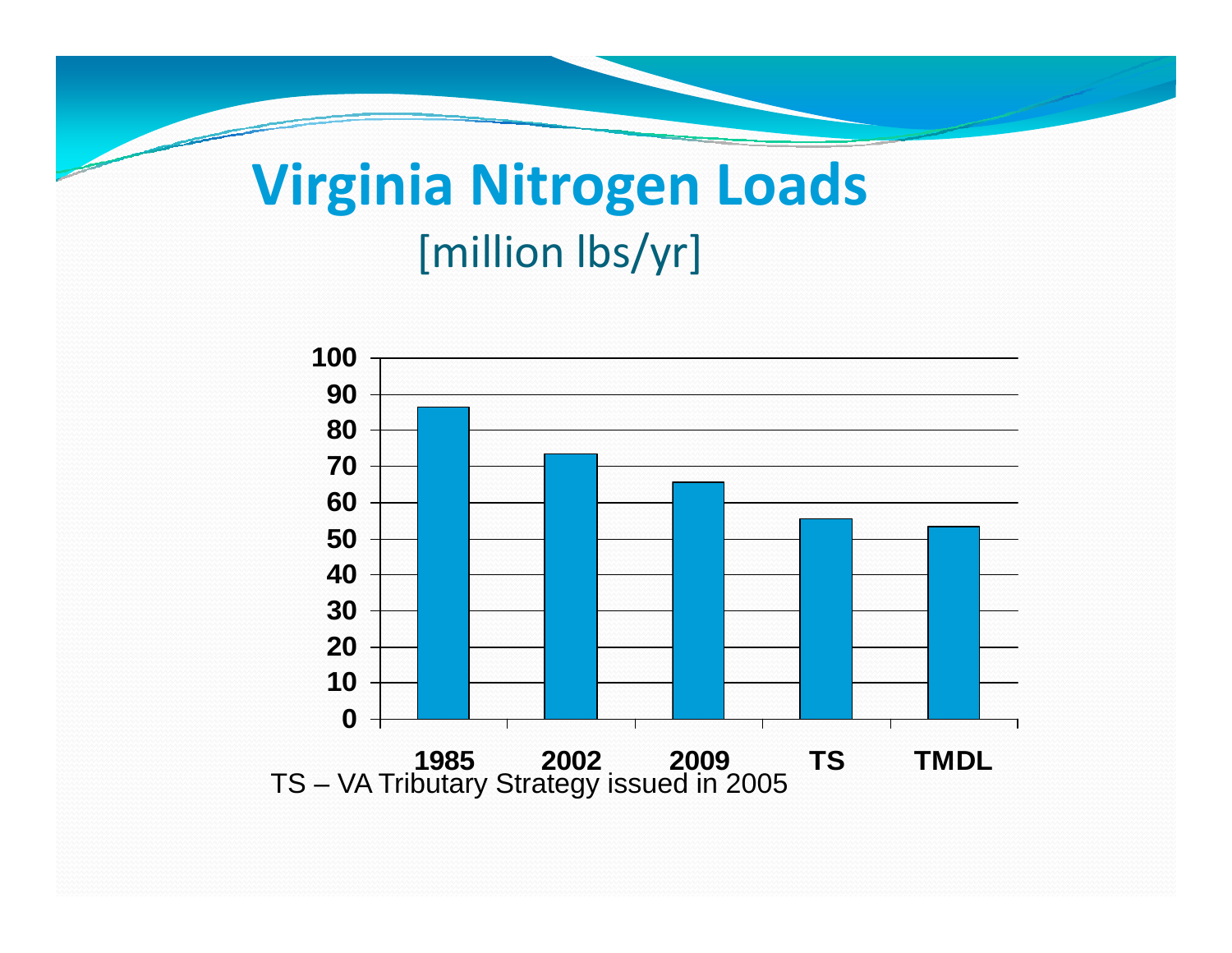# **Virginia Phosphorus Loads** [million lbs/yr]

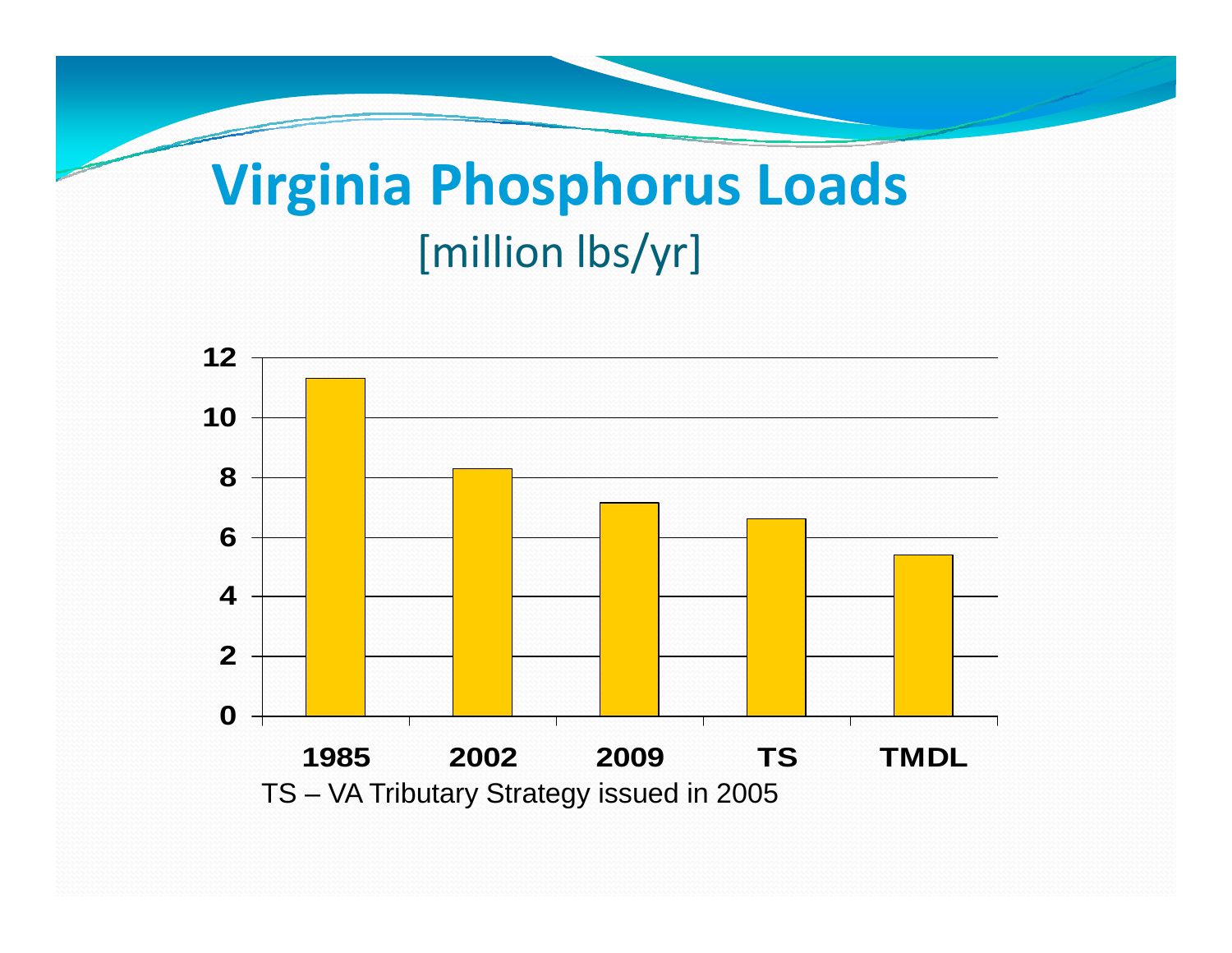# **What is the relationship with Local TMDLs?**

TMDLs are established when water quality standards are violated. The Chesapeake Bay TMDL addresses nutrient and sediment violations.

Where local TMDLs and the Bay TMDL overlap, the most stringent one will take precedence.

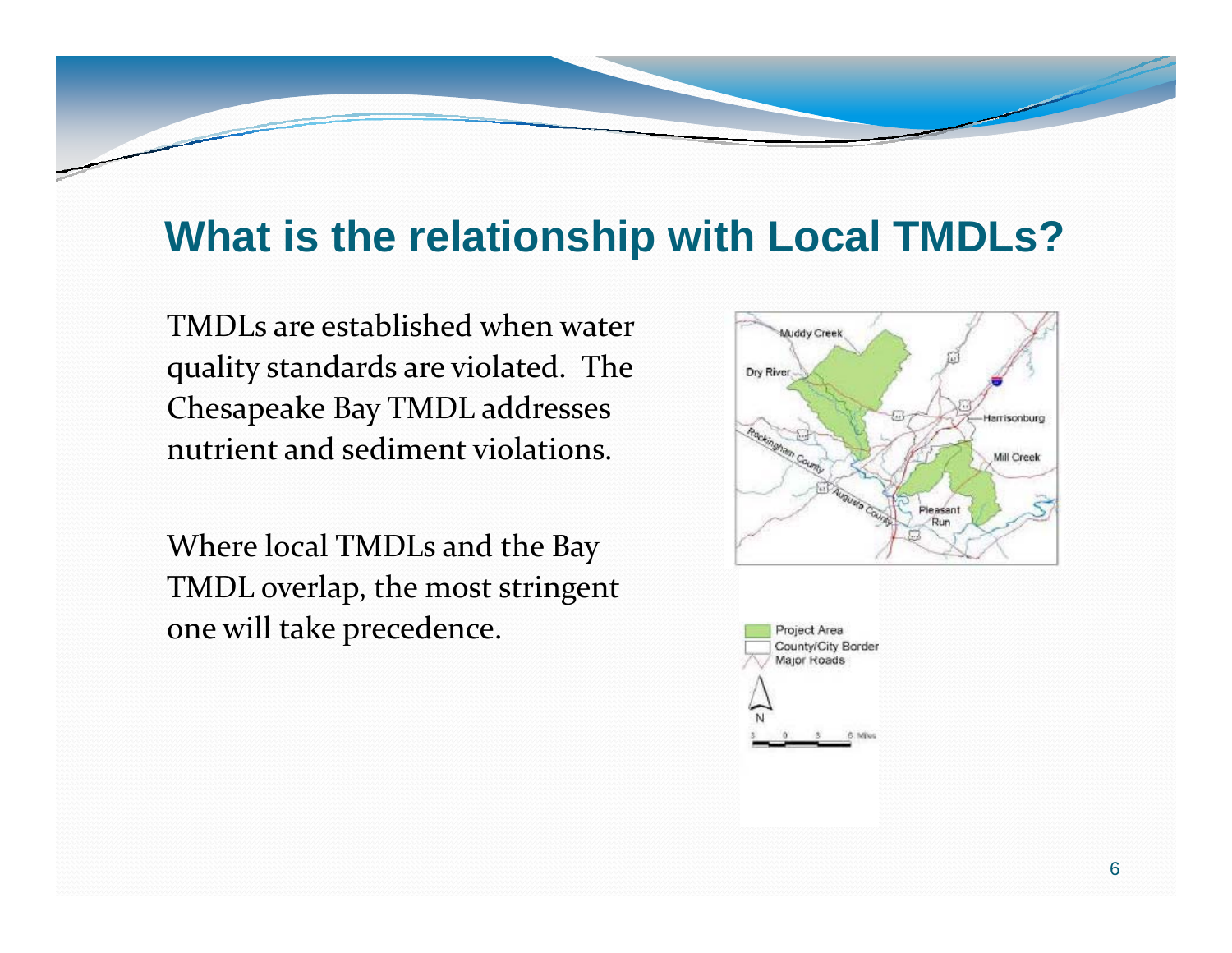# **Phase I Review Phase I Virginia's Priorities**

- Allow flexibility in implementation to ensure cost-effective practices are given priority
- Want on the ground water quality improvements
- Recognize economic impacts of the TMDL and the need for federal funding as well as reductions from federal facilities
- Developed to meet EPA deadlines and requirements
- Reserve the right to modify the plan and adapt as necessary
- $\bullet$  The plan includes regulatory programs that are currently place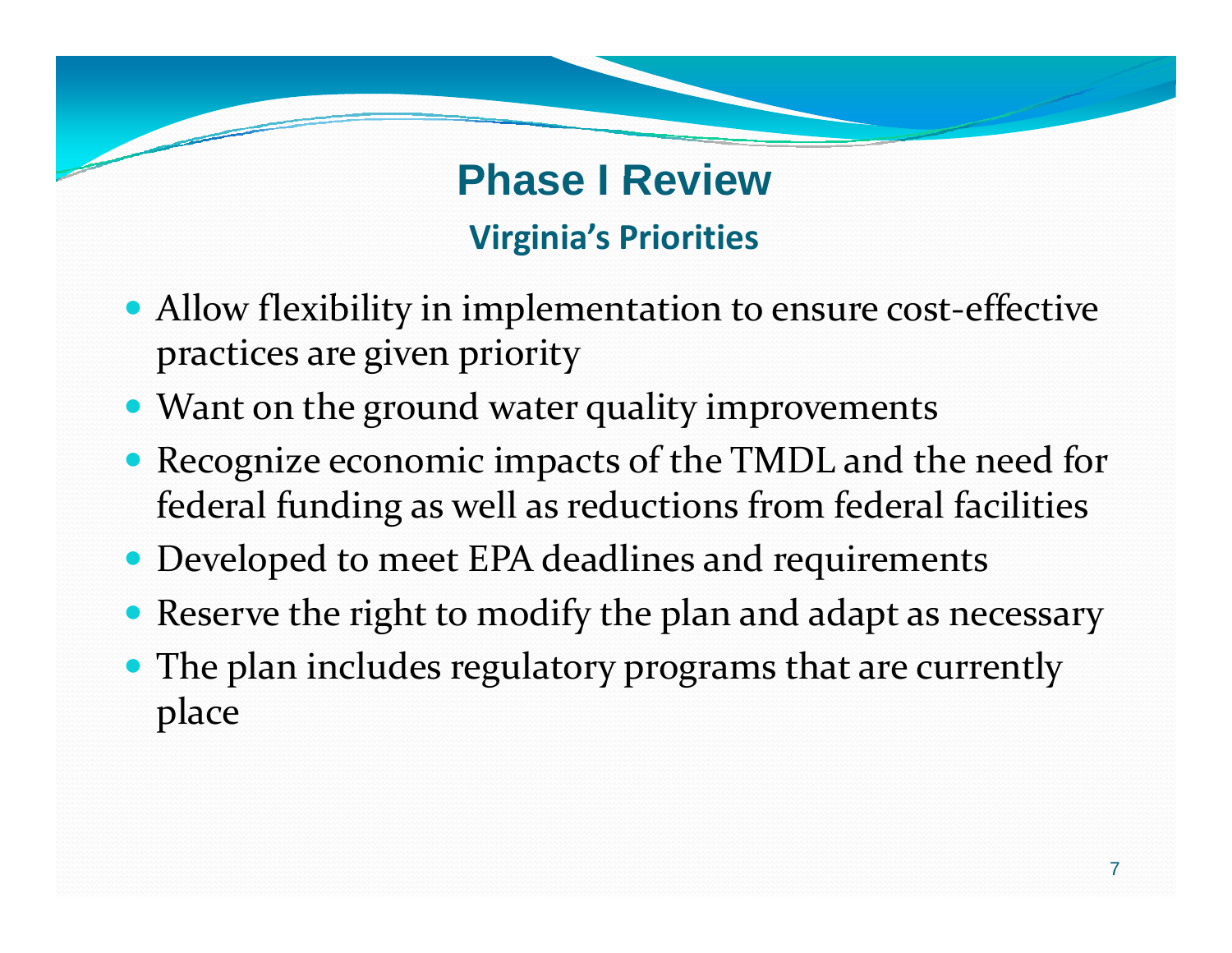#### **Virginia's Watershed Implementation Plan: Overview**

- Submitted 27 Nov <sup>2010</sup>
- Accepted By EPA 29 Dec <sup>2010</sup>
- Meets <sup>2017</sup> target loads for all basins through management actions, plus use of existing nutrient achieve those target loads.
- Proposes <sup>a</sup> broad expansion of the existing nutrient credit exchange.
- Includes <sup>p</sup>lan for the James River for additional study of the current chlorophyll standard.
- Expected Revisions to the 2025 allocations in 2017.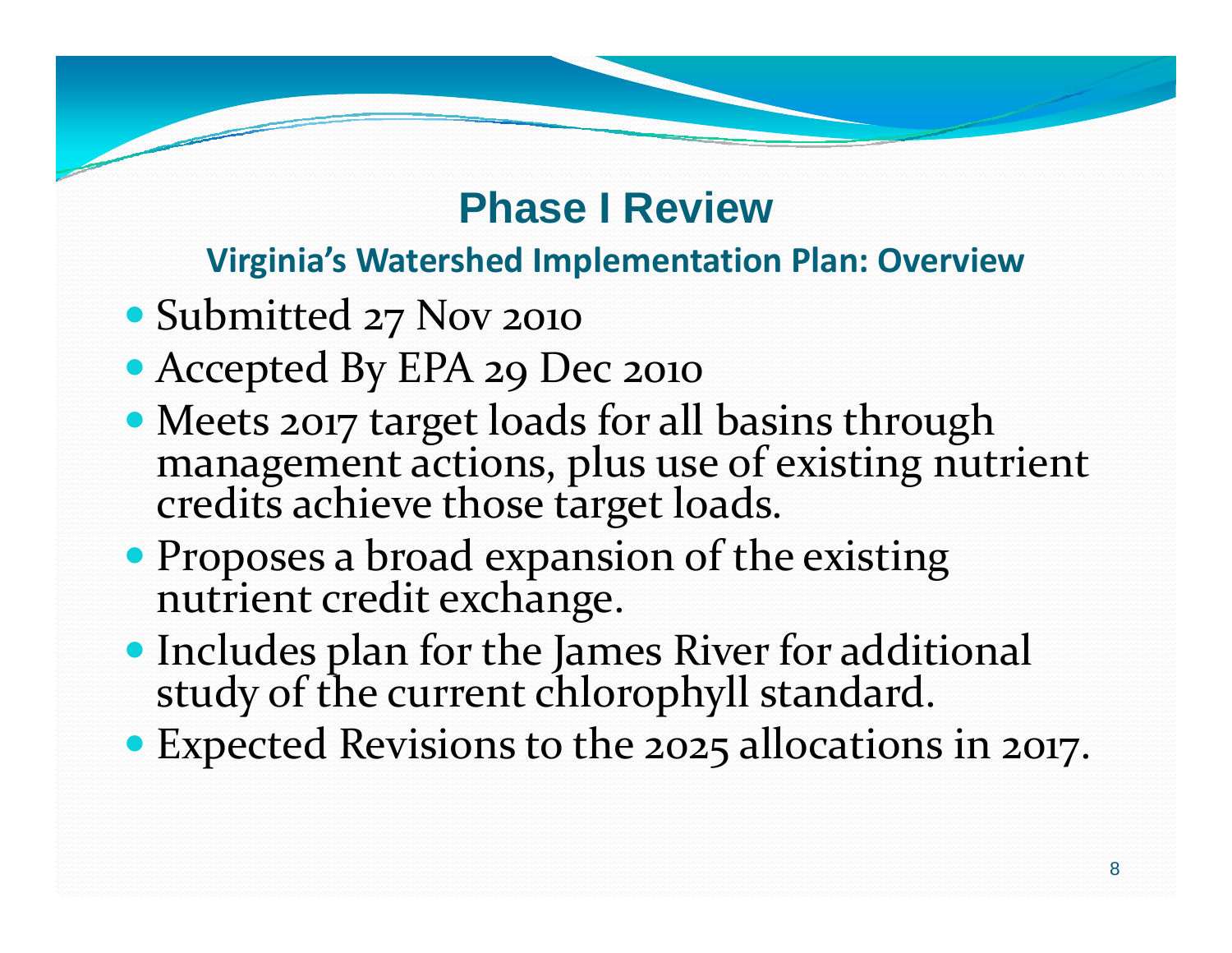# **Phase I Review Expand Nutrient Credit Exchange**

Legislative Findings and Purpose –  $[§62.1-44.19:12]$ 

- Meeting cap allocations cost-effectively and as soon as possible
- Accommodating continued growth and economic development
- $\bullet$  Providing foundation for establishing market‐based incentives to help achieve non‐point source reduction goals Next Steps:
- Major programmatic undertaking for Commonwealth
- Will require General Assembly action
- Conduct legislature-sanctioned study during 2011
- Proposal for consideration during <sup>2012</sup> session of General Assembly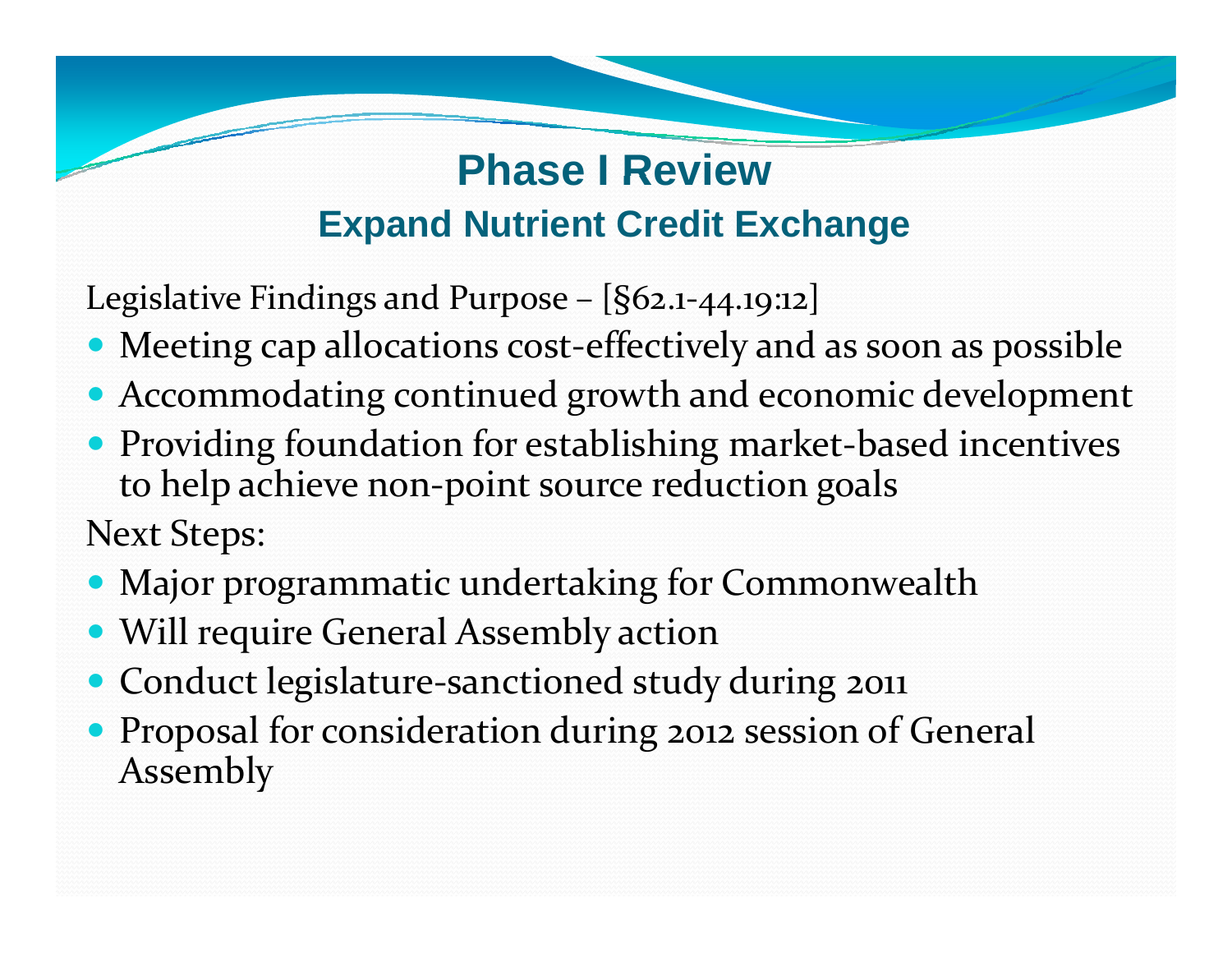# **Phase I Review James River Strategy**

- Conduct scientific study to determine the most appropriate chlorophyll criteria for the tidal James River
- Concurrently, begin pollution reduction actions during Phase II of TMDL Implementation to achieve the 60% reduction target by <sup>2017</sup>
- Initiate rulemaking under the Virginia Administrative Process Act to amend water quality standards, as needed
- Amend TMDL allocations for the James River Basin, as needed, in response to revised water quality standards
- Implements necessary managemen<sup>t</sup> actions during Phase III to achieve TMDL allocations prior to 2025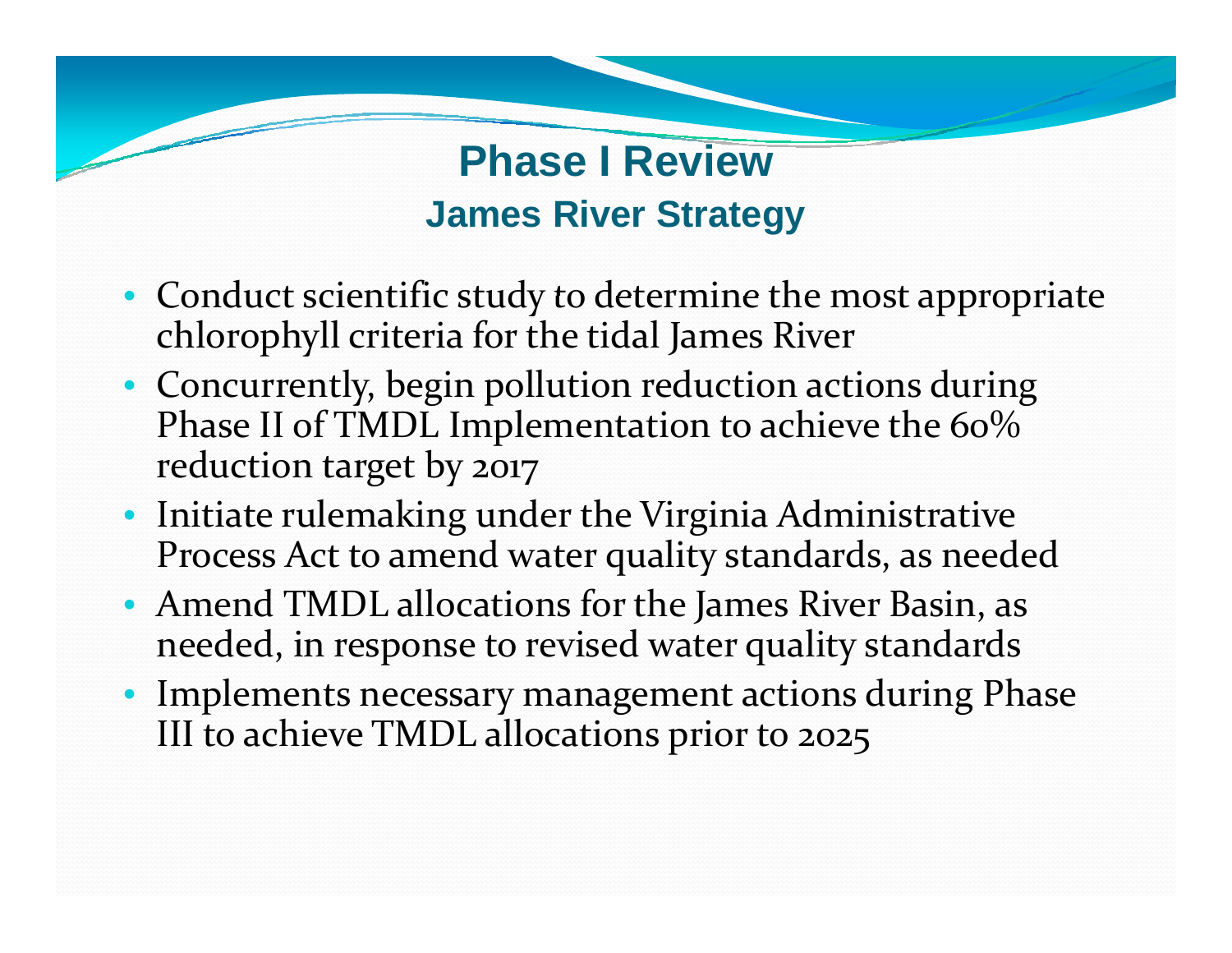#### **Virginia's Watershed Implementation Plan: Wastewater Proposals**

- Will meet allocations through Watershed General Permit that establishes nutrient caps for all significant discharges and ability to trade
- Propose additional reductions of 2.6 million lbs of N and 200,000 lbs of P in the James basin and 42,500 lbs of P in the York
- Propose new facilities under 1000 gpd must offset entire nutrient load.
- Propose offsets for nutrient loads from small dischargers expanding to less than 40,000 gallons per day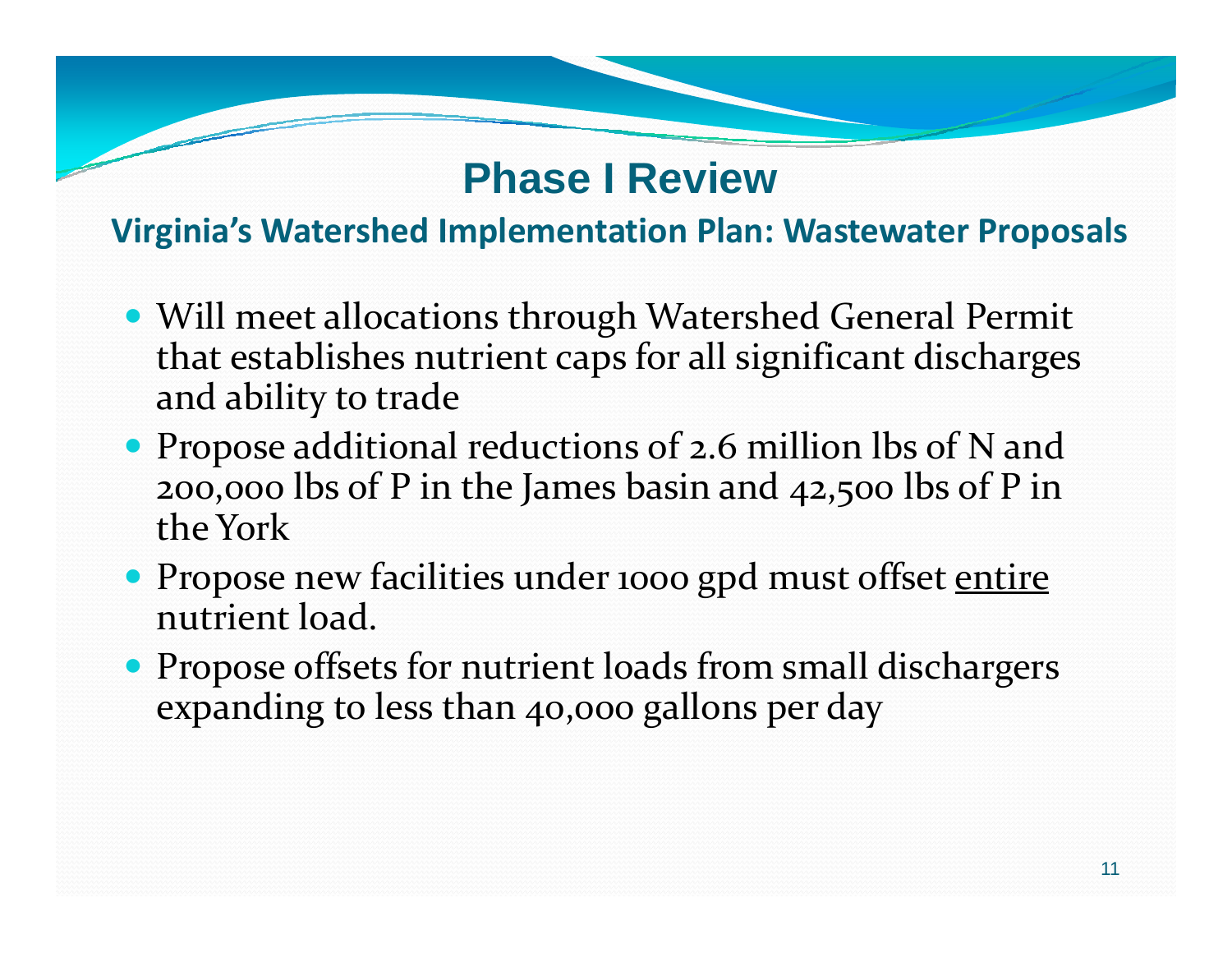#### **Virginia's Watershed Implementation Plan: Onsite/Septic Proposals**

- New or replacement systems in the Chesapeake Bay watershed utilize nitrogen reducing technology and implementation of new regulations for alternative systems that are currently under development
- Establishing <sup>a</sup> tax credit or other financial incentive for the upgrade or replacement of existing conventional systems with systems that have nitrogen removal technologies
- The plan proposes requiring septic pumpouts in areas outside those governed by the Chesapeake Bay Preservation Act which currently requires pumpouts every 5 years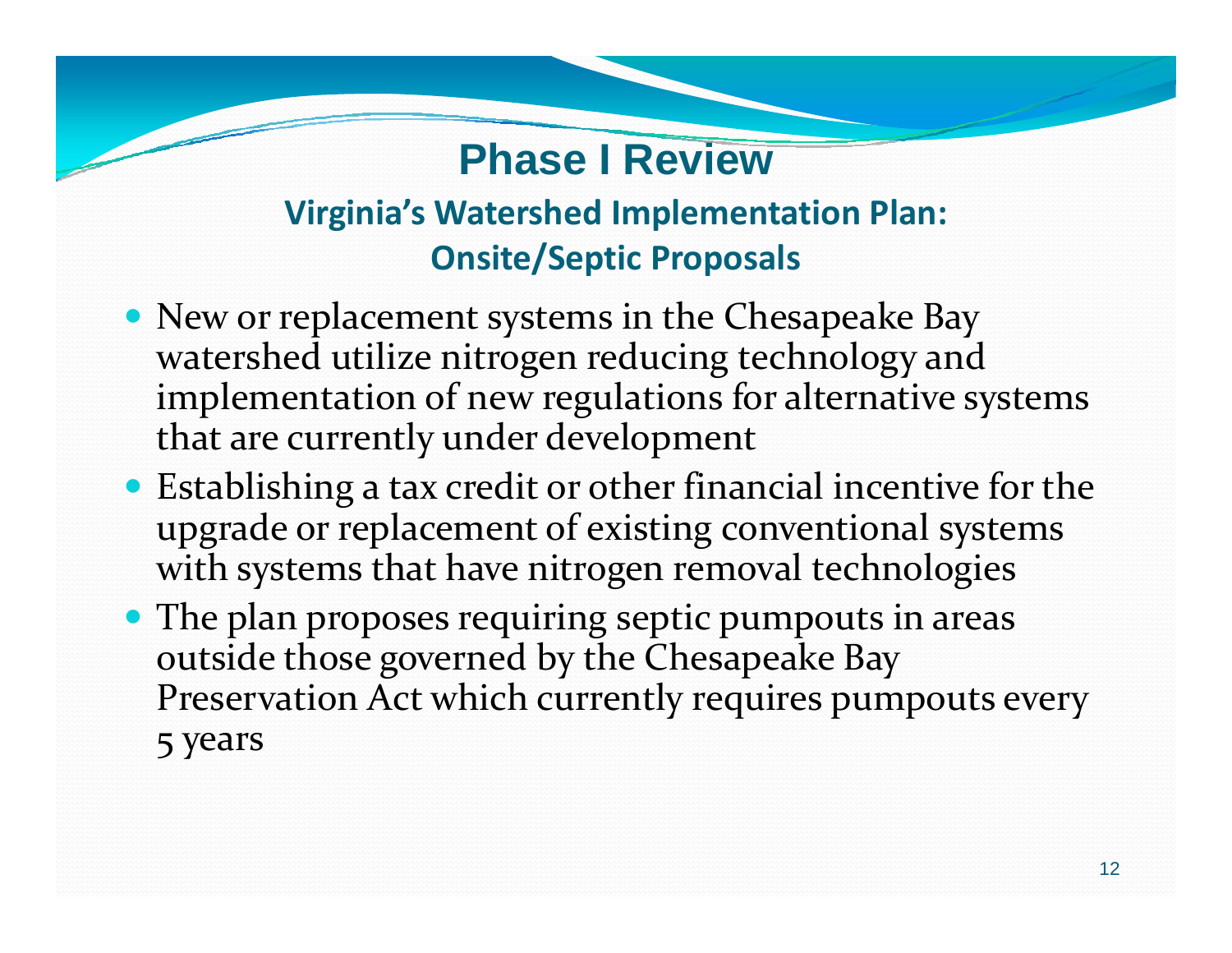### **Virginia's Watershed Implementation Plan: Agriculture/Forestry Proposals**

- Extensive implementation of resource managemen<sup>t</sup> plans on agricultural acres which could result in implementation of these practices:
	- nutrient managemen<sup>t</sup> plans
	- livestock exclusion from streams
	- 35' stream buffers
	- soil conservation
	- other practices accepted by the Bay model
- Vastly improved accounting of voluntary practices
- Improved implementation of forestry water quality BMP requirements 13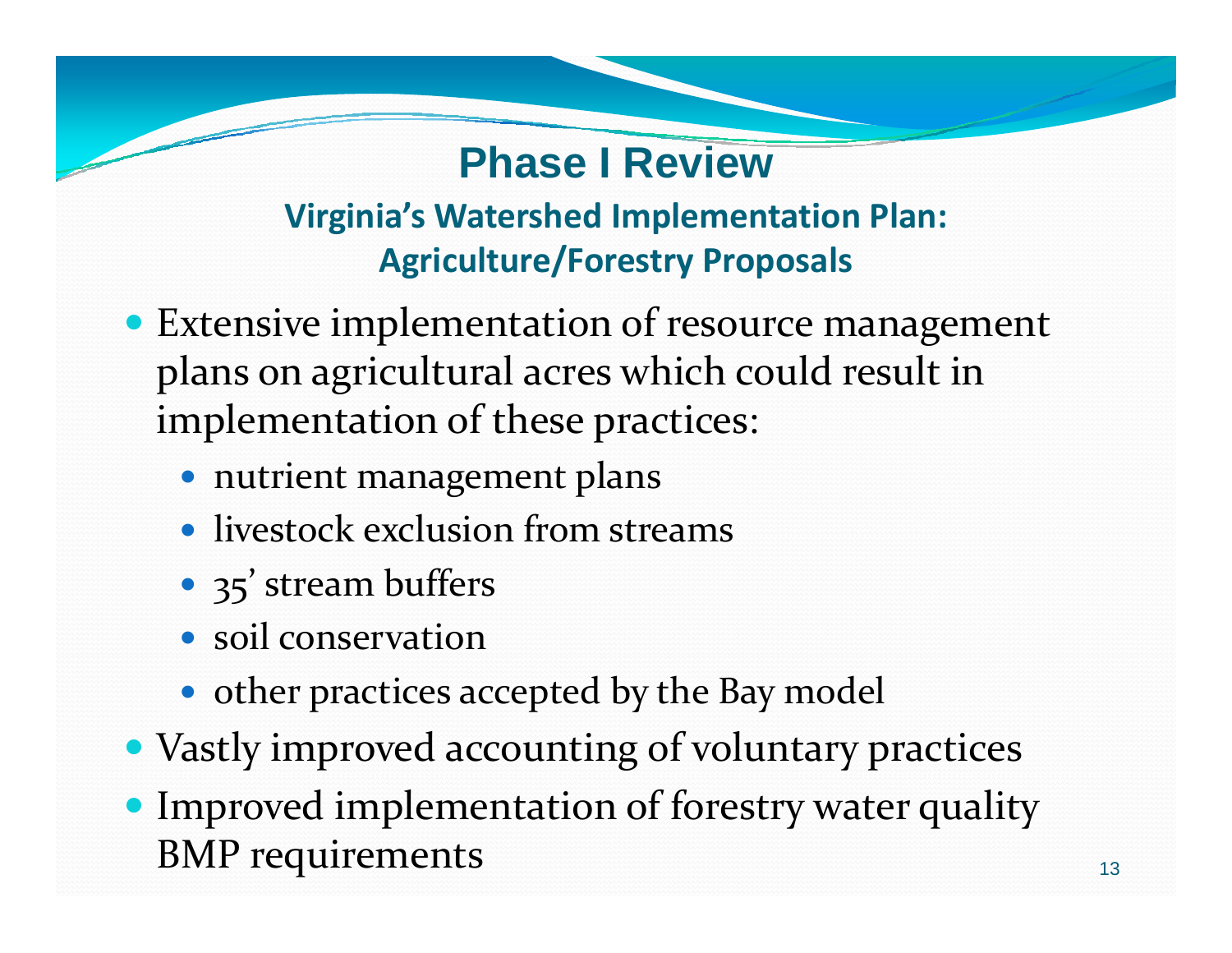#### **Virginia's Watershed Implementation Plan: Urban/Suburban Stormwater Proposals**

- Urban nutrient managemen<sup>t</sup> plans on golf courses, municipally owned lands.
- Restrictions on do‐it‐yourself non‐agricultural lawn and turf fertilizers including "P ban"
- $\bullet$  20% phosphorus reduction standard for areas being redeveloped.
- Stormwater *retrofits* on existing developed lands to reduce nitrogen, phosphorus and sediment.
- For new development, pos<sup>t</sup> development loads cannot exceed allowed loads of previous land uses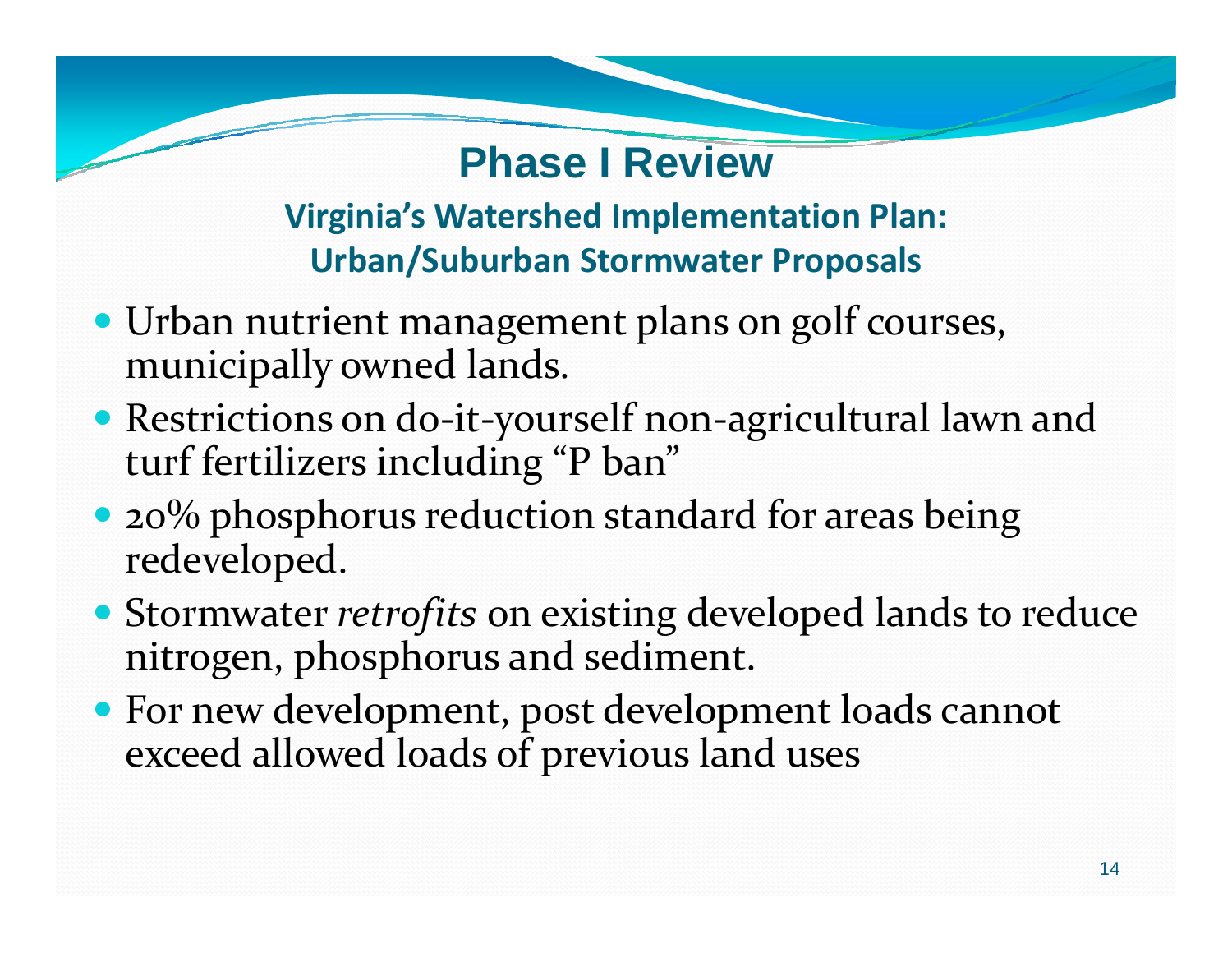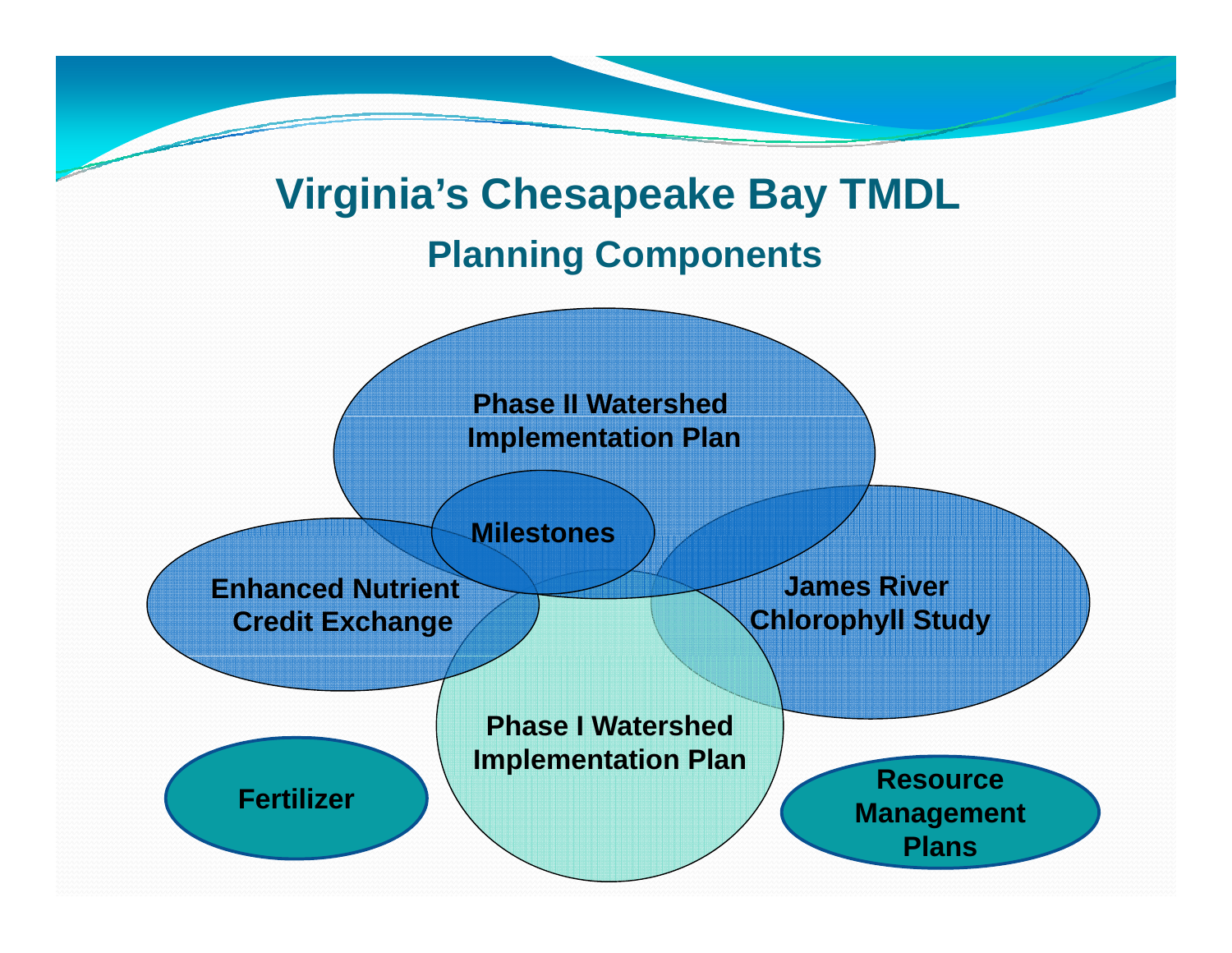# **Phase II WIP and Milestones Project Schedule**

- 0 • Draft Local Goals to Localities - 06/01/2011
- 0 • EPA Delivers Phase 5.3.2 Model – 07/1/2011
- 0 • Final Local Goals to Localities - 08/01/2011
- 0 • Local Conservation Strategies - 11/01/2011
- 0 • Preliminary 2012-2013 Milestones to EPA - 11/01/2011
- 0 • Draft Phase II WIP to EPA - 12/01/2011
- 0 • Final 2012-2013 Milestones to EPA - 01/03/2012
- 0 • Final Phase II WIP to EPA – 03/30/2012
- 0 Expected in 2017:
	- EPA model revisions (Phase 6)
	- States develop and submit Phase III WIPS
	- Adjust allocations according to progress on state plans
	- Modifications of the TMDL allocations by Dec 2017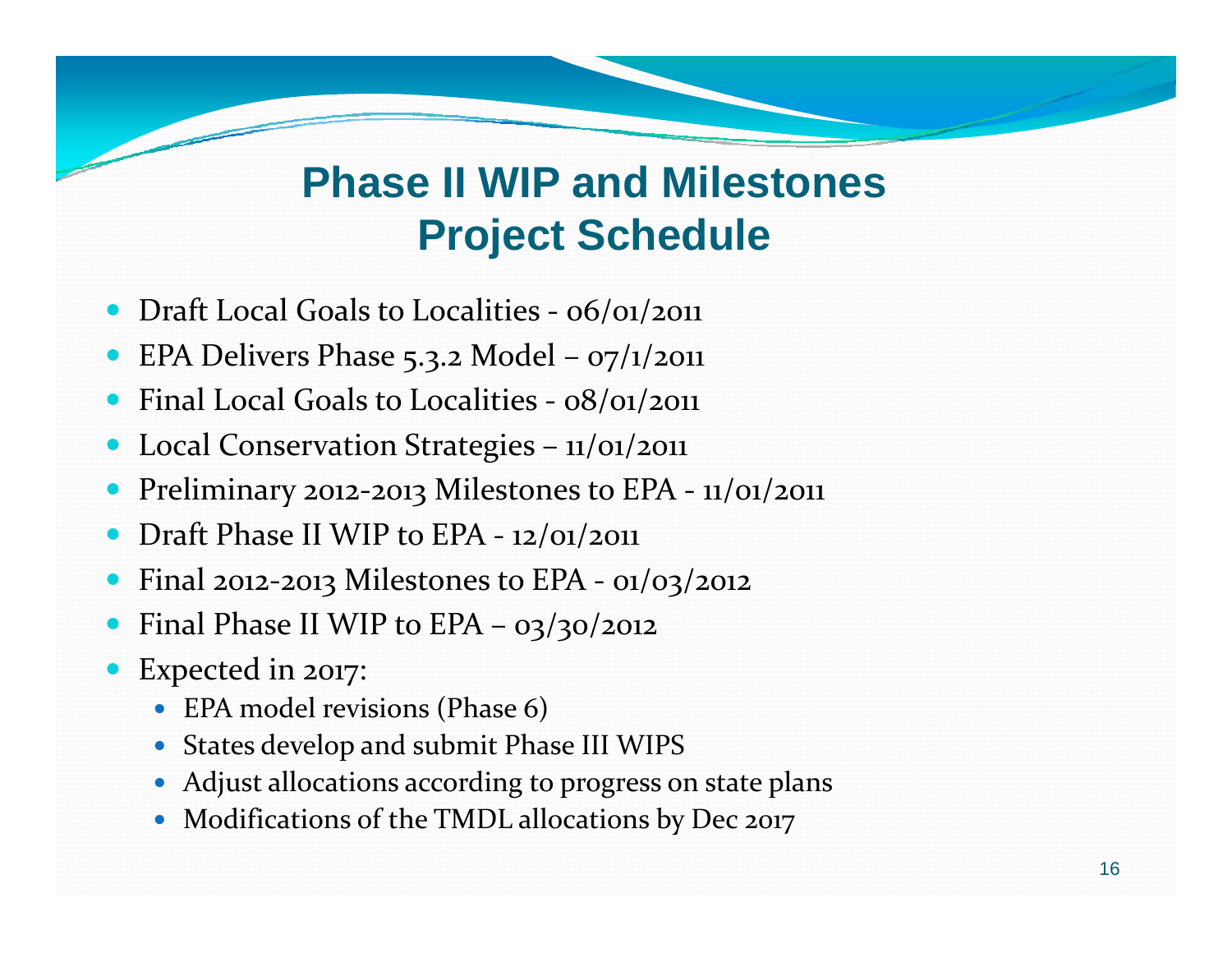# **Vi i i ' Ph II A h Virginia's Phase Approac 2012 – 2013 Milestone Development**

- 0 Evaluate Phase I WIP actions
- 0 Evaluate <sup>2011</sup> milestone actions and contingencies
- 0 • Identify new State programs (Fertilizer control, Enhanced Nutrient Credit Exchange Program, etc.)
- $\bullet$ • Develop 2012-2013 Actions
- $\bullet$ SAG review of preliminary milestones
- 0 Gubernatorial review of preliminary milestones
- 0 Submit preliminary milestones to EPA (11/01/2011)
- 0 Identify resource requirements to achieve implementation goals
- 0 • Submit final milestones to EPA (1/03/2012)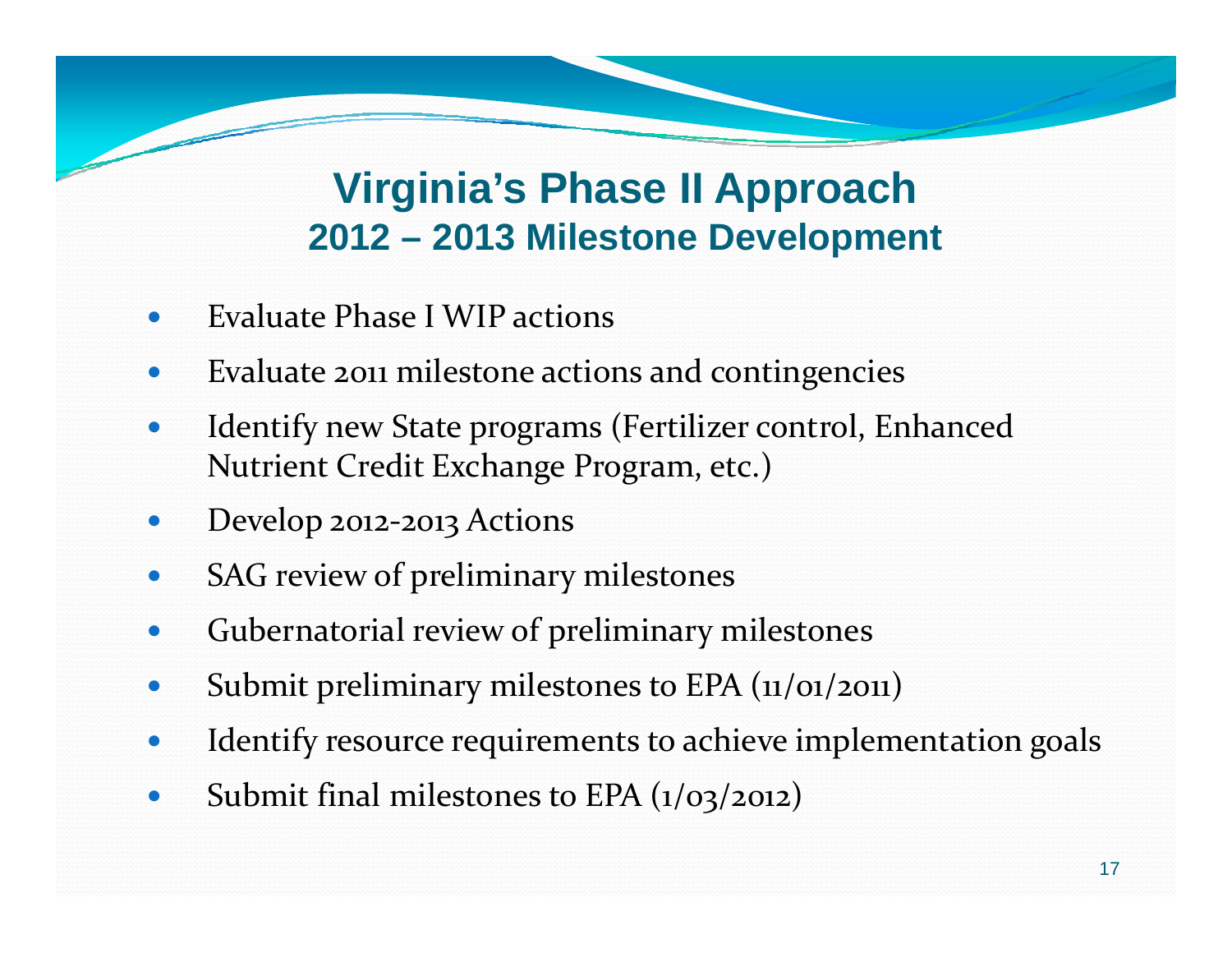# **Requirements for Phase II**

- • Further divide final Bay TMDL allocations for 39 segmen<sup>t</sup> sheds into local area targets
- • Work with local elected officials, staff, conservation districts, watershed associations and citizens to identify strategies to be implemented to reduce delivered loads to the Bay
- • Provide additional detail on programs, technologies, and practices to implement by <sup>2017</sup>
- • Include updates resulting from revisions to the Bay Watershed Model
- Include specific programs and practices in the first 2-year •milestones (2012 ‐2013)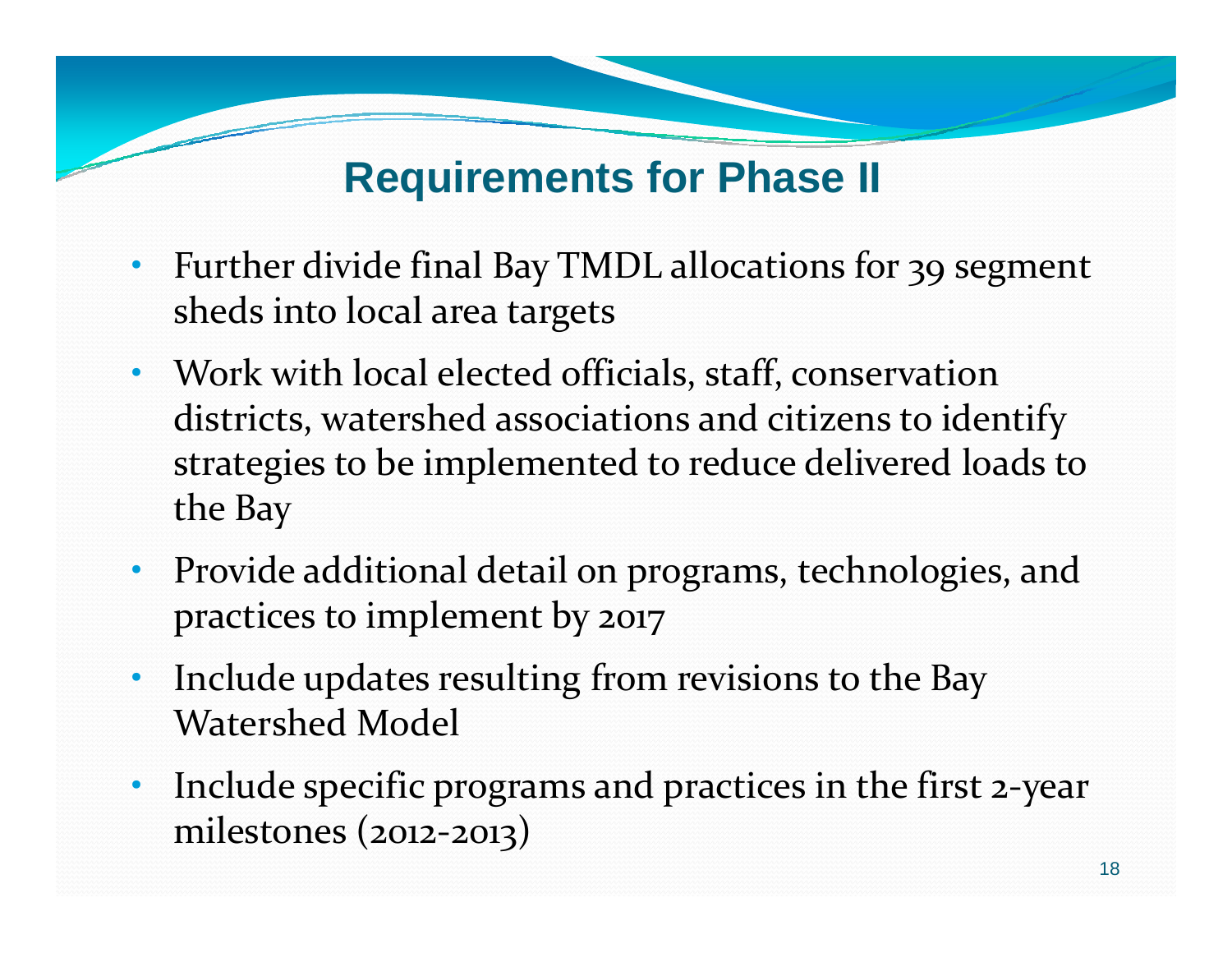

19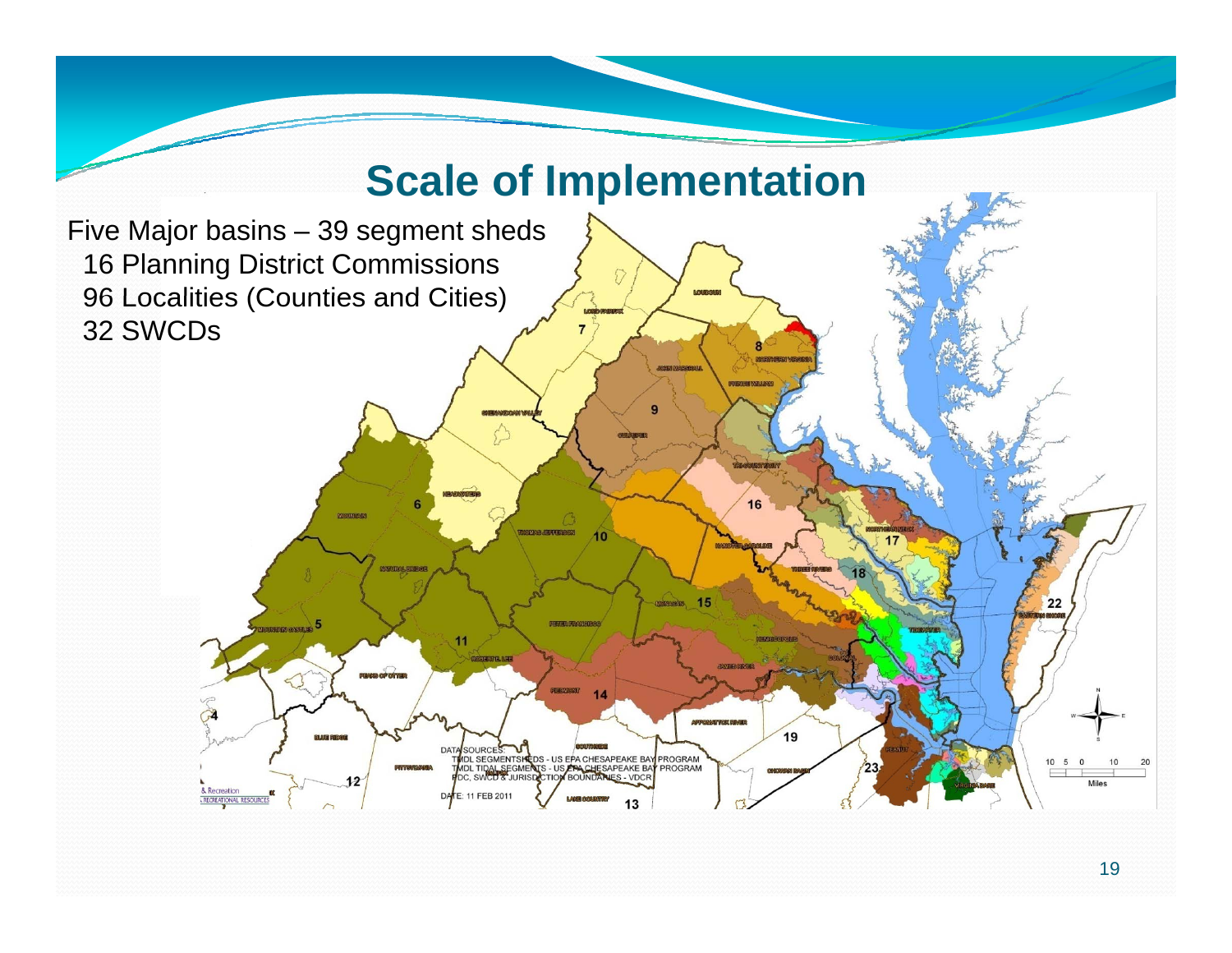# **Phase II Objectives**

- $\bullet$  Focus on strategies that reduce nutrient and sediment loads to improve the quality of local waters and the Chesapeake Bay
- $\bullet$  Convey relationship between Chesapeake Bay restoration and the benefits to local waters and local partners (making implementation locally relevant)
- $\bullet$  Establish local targets or goals (subdivided allocations) as <sup>a</sup> tool for use by the local governments and planning district commissions to identify conservation actions and track progress
- $\bullet$  Utilize local goals to facilitate engagemen<sup>t</sup> and partnership with local stakeholders to advance a better understanding of the local contribution to and responsibility for reducing pollutant loads
- $\bullet$  Use Community Conservation Information to inventory existing practices and determine the extent to which these practices can be enhanced to meet local goals and local conservation objectives.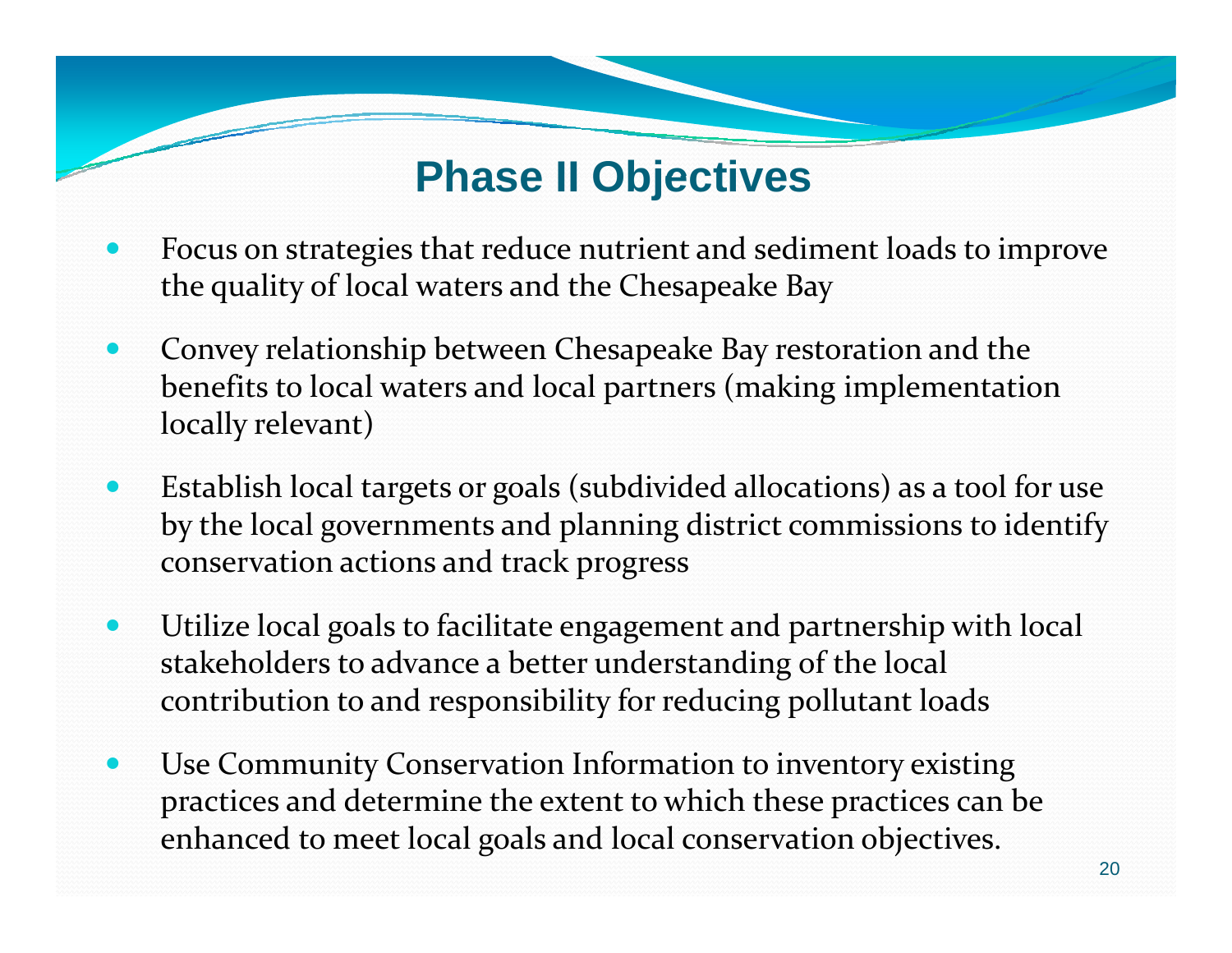# **Virginia's WIP II Process**

- $\bullet$ Assigned Phase II to Lead and Project Manager
- $\bullet$ ● Established Inter-Departmental Phase II Team DCR, DEQ, DOF, VDACS, VDH
- Convene Phase II Stakeholder Advisory Group
- Develop Local Goals (TMDL & model data)
- Local Engagement and Outreach
	- 16 Planning District Commissions
	- 96 Localities
	- 32 SWCDs
	- NGOs and Federal facilities/lands
- $\bullet$ • Develop Community Conservation Information (locality scale)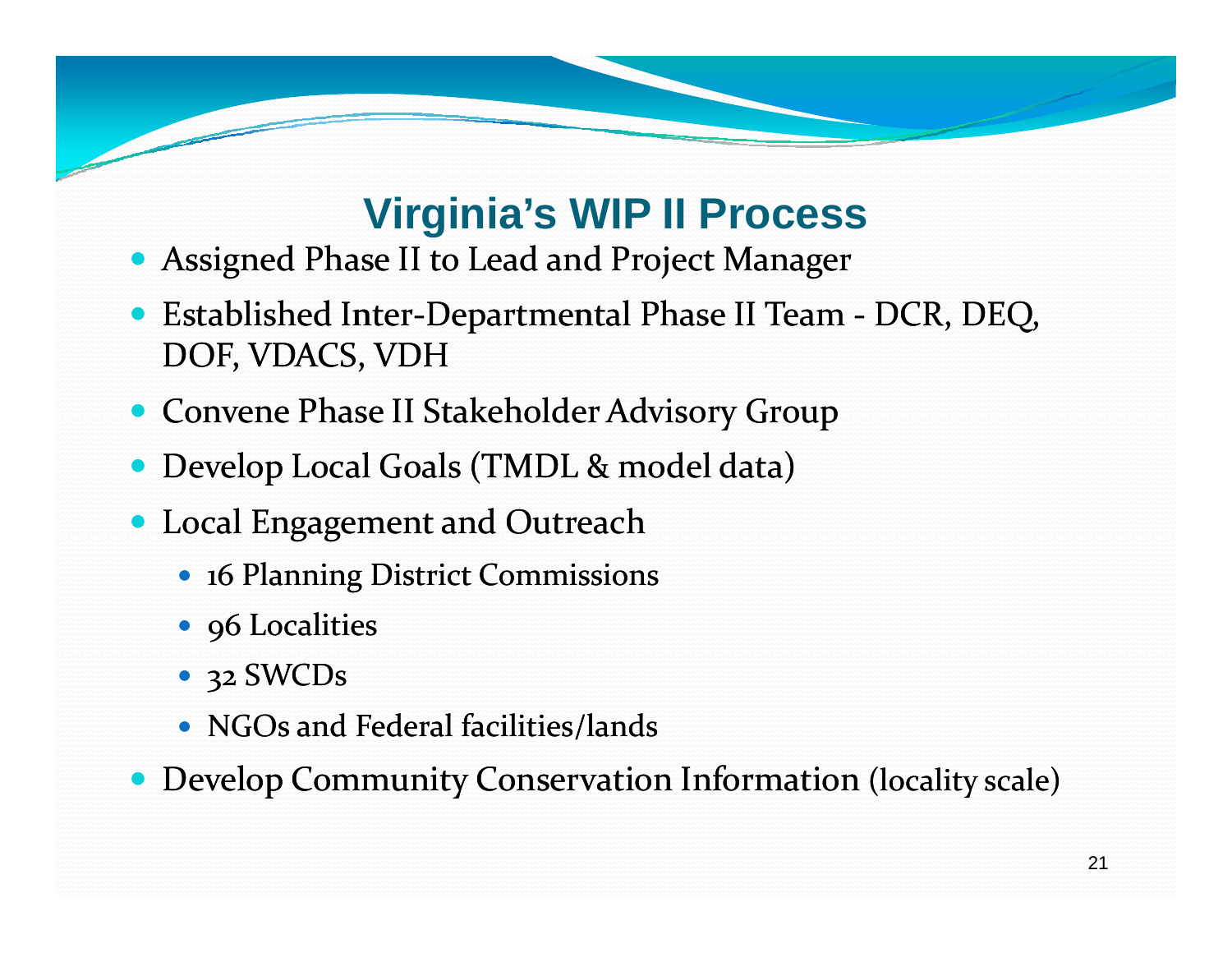# **Virginia s' Phase II Approach Local Goal Loads and Model Output Data**

- Utilize the Bay Model outputs to distribute the source-segment Bay TMDL allocations and WIP I BMPs to the local scale and WIP I BMPs to the local scale
	- Land Use / Land Cover
	- All segmen<sup>t</sup> loads aggregated to <sup>a</sup> single local goal for each pollutant
	- 0 • BMPs accounted for in the model
		- 2009 Progress BMPs
		- WIP I BMPs
			- BMPs scenario to meet Goal Load
- The local reduction goals and associated BMPs will be the starting point for localities to work from during the Phase II WIP development process to work from during the Phase II WIP development process
- $\bullet$ • Data will be revised upon EPA completion of the Phase 5.3.2 model (July/August)
- Absent any input from localities, these data will be used as the default values for the Phase II WIP the Phase II WIP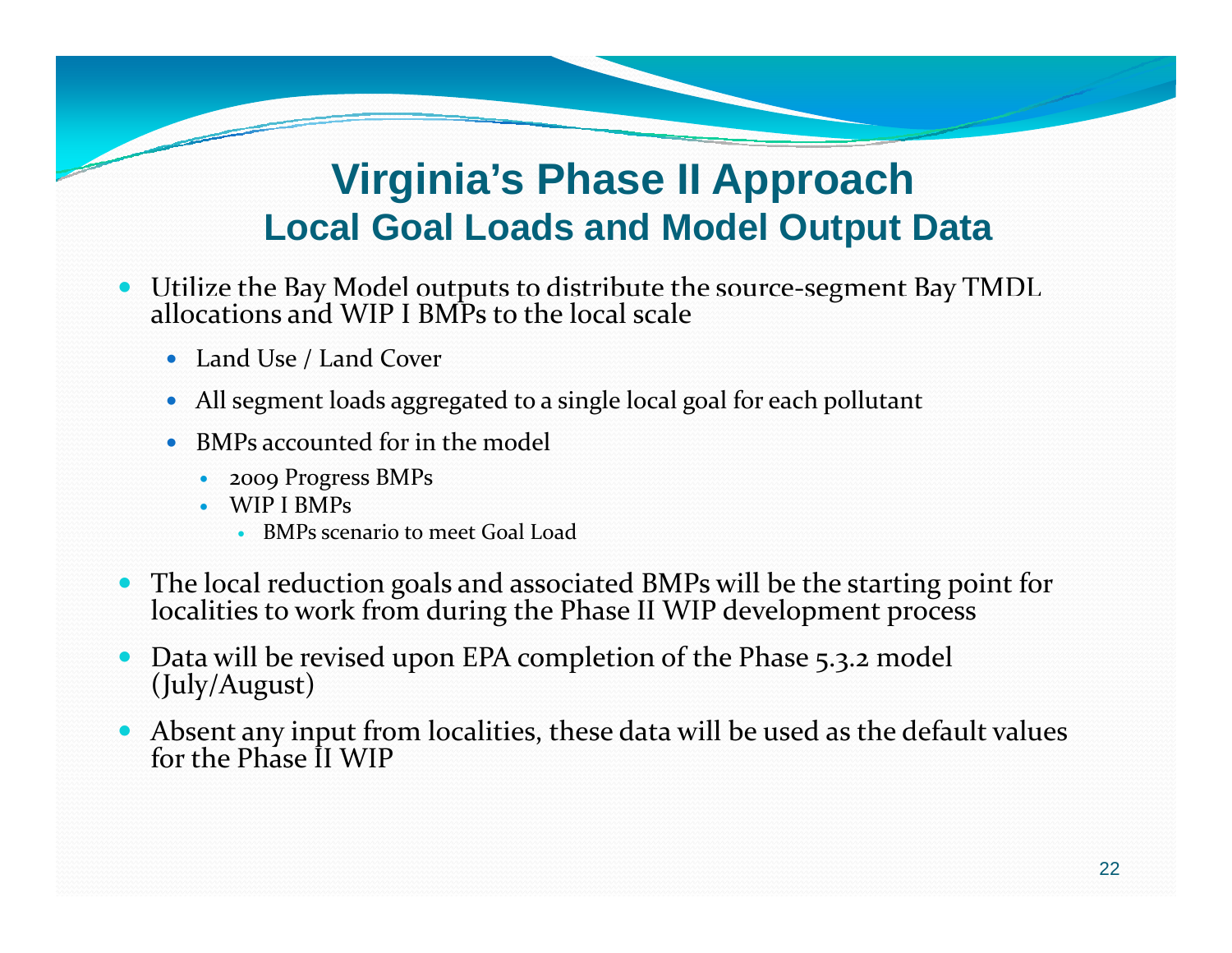### **Virginia s' Phase II Approach Model Land Use/Land Cover**

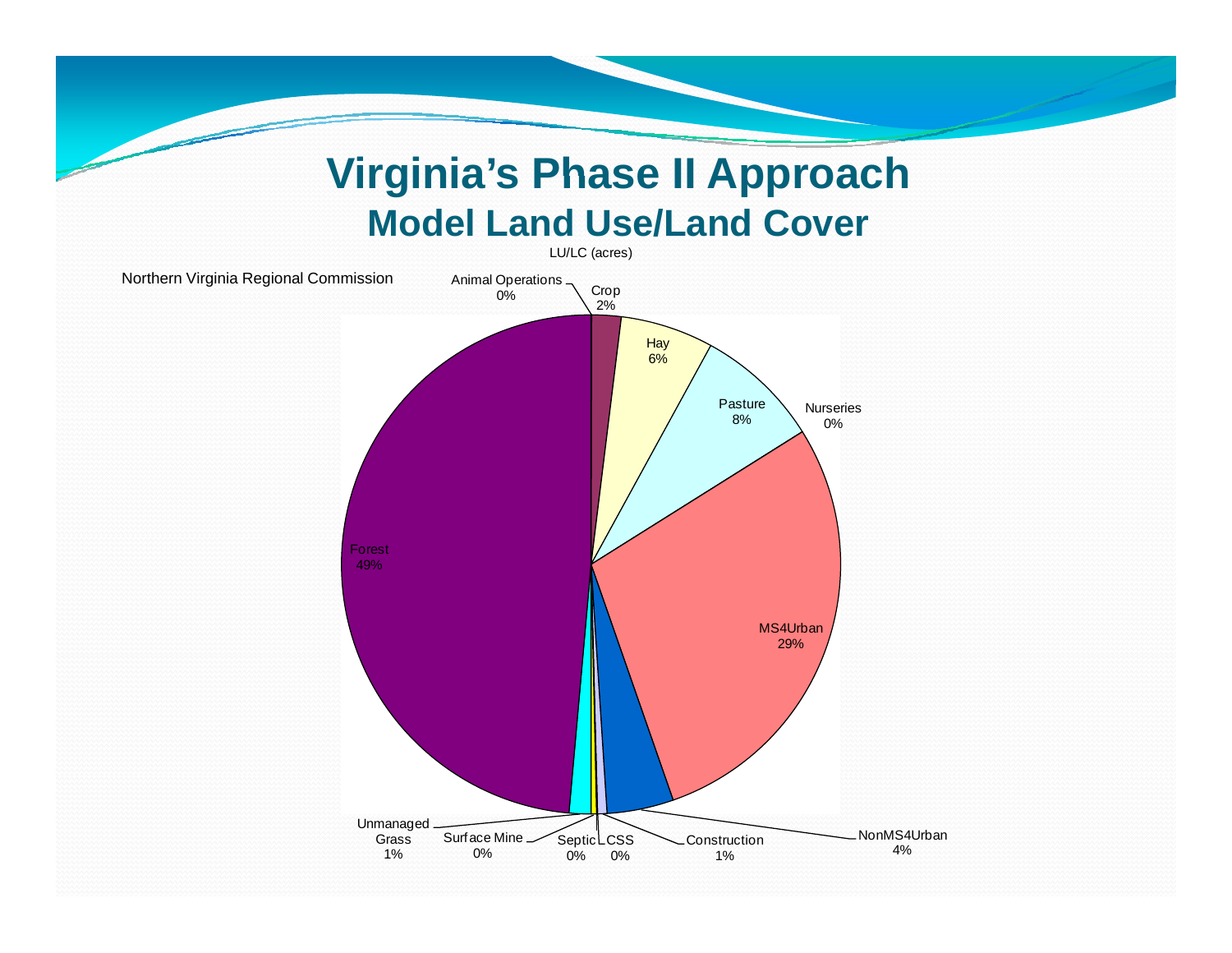### **Vi i i ' Ph II A h Virginia's Phase Approac Local Goal Loads and Reductions**

| <b>PDC</b>               | Northern Virginia     |                 |                  |                  |                 |         |                                      |                  |                              |                 |                  |                  |                  |
|--------------------------|-----------------------|-----------------|------------------|------------------|-----------------|---------|--------------------------------------|------------------|------------------------------|-----------------|------------------|------------------|------------------|
| County_City              | (A  )                 |                 |                  |                  |                 |         |                                      |                  |                              |                 |                  |                  |                  |
| <b>SWCD</b>              | (AII)<br>$\mathbf{v}$ |                 |                  |                  |                 |         |                                      |                  |                              |                 |                  |                  |                  |
| <b>Major Basin</b>       | (A  )<br>$\mathbf{v}$ |                 |                  |                  |                 |         |                                      |                  |                              |                 |                  |                  |                  |
| Cbseg                    | (A  )<br>$\mathbf{v}$ |                 |                  |                  |                 |         |                                      |                  |                              |                 |                  |                  |                  |
|                          |                       |                 |                  |                  |                 |         |                                      |                  |                              |                 |                  |                  |                  |
|                          | Data                  |                 |                  |                  |                 |         |                                      |                  |                              |                 |                  |                  |                  |
|                          |                       | 2009            | 2025             | <b>Nitrogen</b>  | <b>Nitrogen</b> | 2009    | 2025                                 |                  | <b>Phosphorus Phosphorus</b> | 2009            | 2025             | <b>Sediment</b>  | <b>Sediment</b>  |
|                          |                       | <b>Nitrogen</b> | <b>Nitrogen</b>  | <b>Reduction</b> |                 |         | <b>Reduction Phosohor Phosphorus</b> | <b>Reduction</b> | <b>Reduction</b>             | <b>Sediment</b> | <b>Sediment</b>  | <b>Reduction</b> | <b>Reduction</b> |
| $\sqrt{2}$<br>Subsource  | <b>LU/LC (acres)</b>  | Load            | <b>Goal Load</b> | Goal             | %               | us Load | <b>Goal Load</b>                     | Goal             | ℅                            | Load            | <b>Goal Load</b> | Goal             | ℅                |
| <b>Animal Operations</b> | 342                   | 549,322         | 136,553          | (412, 769)       | $-75%$          | 24,186  | 6,027                                | (18, 159)        | $-75%$                       | 604,085         | 375,020          | (229, 065)       | $-38%$           |
| Crop                     | 16,152                | 422,979         | 300,943          | (122, 036)       | $-29%$          | 34,273  | 26,596                               | (7,677)          | $-22%$                       | 16,011,162      | 11, 167, 765     | (4, 843, 397)    | $-30%$           |
| Hay                      | 51,146                | ,014,043        | 850,937          | (163, 106)       | $-16%$          | 17,711  | 44,072                               | 26,361           | 149%                         | 20,042,143      | 17, 155, 527     | (2,886,616)      | $-14%$           |
| Pasture                  | 68,794                | 795.903         | 686,873          | (109, 030)       | $-14%$          | 101,649 | 69,517                               | (32, 132)        | $-32%$                       | 18,479,416      | 11,002,671       | (7, 476, 745)    | $-40%$           |
| <b>Nurseries</b>         | 14                    | 5,513           | 1,584            | (3,929)          | $-71%$          | 1,812   | 520                                  | (1, 292)         | $-71%$                       | 36,539          | 36,539           |                  | 0%               |
| MS4Urban                 | 242,502               | 2.417.171       | 2,271,461        | (145, 710)       | $-6%$           | 201,630 | 182,201                              | (19, 429)        | $-10%$                       | 101,093,850     | 88,179,584       | (12, 914, 266)   | $-13%$           |
| NonMS4Urban              | 36,595                | 632,787         | 504,561          | (128, 226)       | $-20%$          | 89,628  | 57,517                               | (32, 111)        | $-36%$                       | 73,567,339      | 43,068,502       | (30, 498, 837)   | $-41%$           |
| <b>Construction</b>      | 5,159                 | 177,899         | 132,781          | (45, 118)        | $-25%$          | 42,646  | 25,675                               | (16, 971)        | $-40%$                       | 52,732,764      | 31,639,778       | (21,092,986)     | $-40%$           |
| <b>CSS</b>               | 535                   |                 |                  |                  | 0%              |         | $\overline{\phantom{a}}$             |                  | 0%                           |                 |                  |                  | 0%               |
| <b>Septic</b>            |                       | 223,392         | 206,967          | (16, 425)        | $-7%$           |         | $\overline{\phantom{a}}$             |                  | 0%                           |                 |                  |                  | 0%               |
| <b>Surface Mine</b>      | 2,973                 | 45,556          | 2,312            | (43, 244)        | $-95%$          | 11,227  | 570                                  | (10, 657)        | $-95%$                       | 8,240,989       | 418,533          | (7,822,456)      | $-95%$           |
| Unmanaged Grass          | 12,023                | 84,509          | 128,394          | 43,885           | 52%             | 348     | 529                                  | 181              | 52%                          | 4,668,154       | 6,995,743        | 2,327,589        | 50%              |
| Forest                   | 412,236               | ,831,213        | ,870,741         | 39,528           | 2%              | 58,175  | 59,367                               | 1,192            | 2%                           | 23,299,874      | 23,601,356       | 301,482          | 1%               |
| <b>Grand Total</b>       | 848.471               | 8,200,287       | 7,094,107        | (1, 106, 180)    | $-13%$          | 583,285 | 472,591                              | (110, 694)       | $-19%$                       | 318,776,315     | 233,641,018      | (85, 135, 297)   | $-27%$           |

**Goal Load** = Best available model representation of the TMDL **Reduction Goal** = Goal Load - Modeled 2009 Progress **Reduction %** = Reduction Goal / Modeled 2009 Progress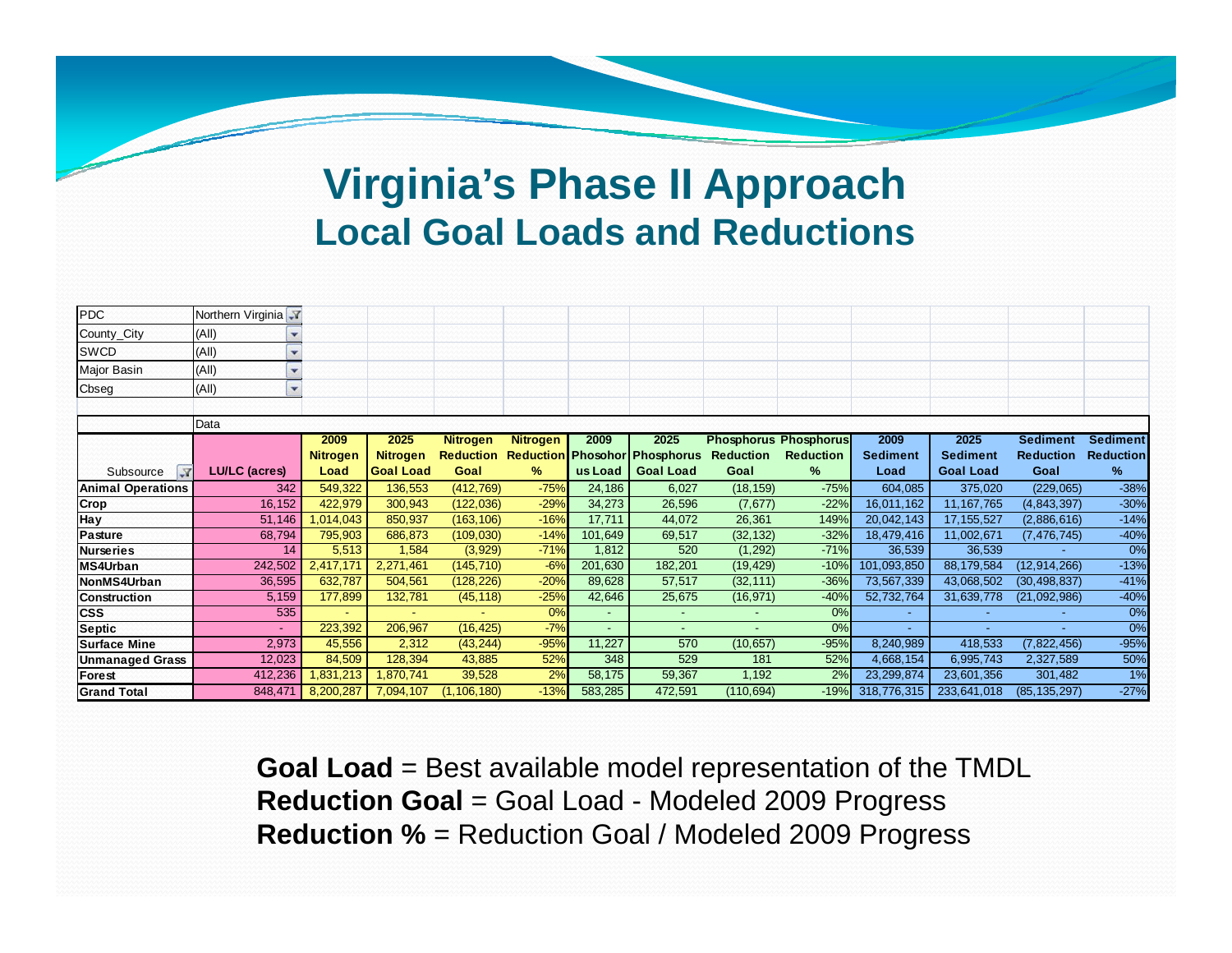# **Virginia s' Phase II Approach Reductions Goals**

80%100%60%■Construction **D**Forest **□ Unmanaged Grass** ■Septic **■CSS** 20%40% $\%$   $\qquad \qquad$   $\qquad \qquad$   $\qquad \qquad$   $\qquad$   $\qquad \qquad$   $\qquad$   $\qquad$   $\qquad$   $\qquad$   $\qquad$   $\qquad$   $\qquad$   $\qquad$   $\qquad$   $\qquad$   $\qquad$   $\qquad$   $\qquad$   $\qquad$   $\qquad$   $\qquad$   $\qquad$   $\qquad$   $\qquad$   $\qquad$   $\qquad$   $\qquad$   $\qquad$   $\qquad$   $\qquad$   $\qquad$   $\qquad$   $\qquad$   $\qquad$  ■NonMS4Urban ■MS4Urban **Nurseries D**Pasture 20%-20%0% $\Box$ Hay ■Crop ■Animal Operations **Nitrogen Reductions Phosphorus Reductions Sediment Reductions**

**Reduction Goals by Source Sector**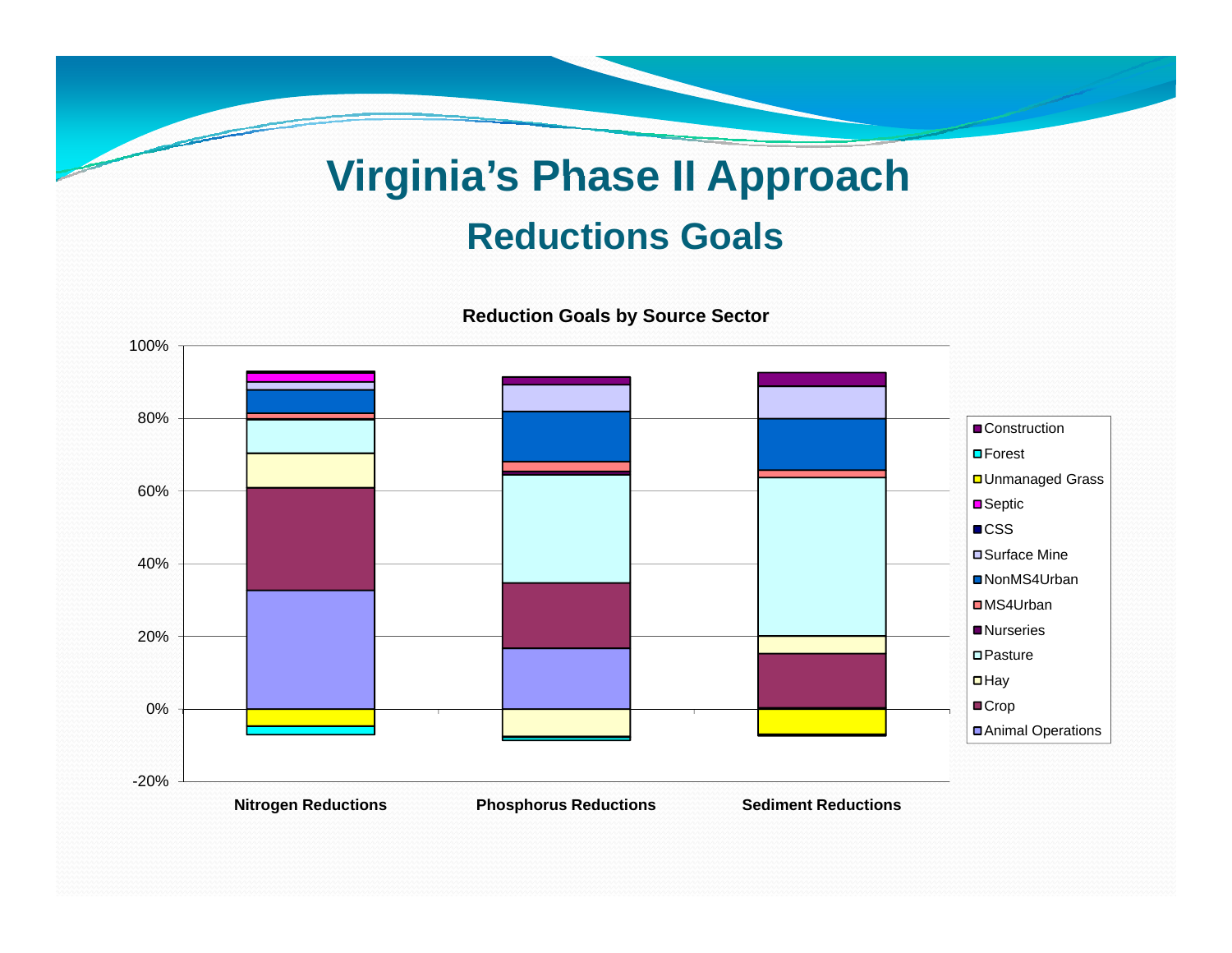# **Virginia s' Phase II Approach**

#### **BMPs and Implementation Goals**

|                                    | Data                            |                     |           |                  |  |  |
|------------------------------------|---------------------------------|---------------------|-----------|------------------|--|--|
|                                    |                                 | 2025 WIP I New BMPs |           |                  |  |  |
|                                    |                                 | Proposed            | Proposed  | <b>2017 BMPs</b> |  |  |
| <b>BMPs</b>                        | <b>T2009 Progress BMPs BMPs</b> |                     | by 2025   | 60%              |  |  |
| <b>AWMS (Systems)</b>              | 30                              | 341                 | 311       | 187              |  |  |
| MortalityComp (Systems)            |                                 | 3                   | 3         | $\overline{2}$   |  |  |
| BarnRunoffCont (Systems)           | 65                              | 341                 | 276       | 166              |  |  |
| PastFence(Linft)                   | 703,384                         | 6,005,926           | 5,302,542 | 3,181,525        |  |  |
| <b>OSWnoFence</b>                  | 18                              |                     |           |                  |  |  |
| PrecRotGrazing                     | 11,831                          | 36,592              | 24,761    | 14,856           |  |  |
| CaptureReuse (Acres Treated)       |                                 | 15                  | 15        | 9                |  |  |
| ConPlan                            | 35,739                          | 115,674             | 79,935    | 47,961           |  |  |
| AgNutMan                           | 6,692                           | 59,116              | 52,423    | 31,454           |  |  |
| CoverCrop                          | 1,558                           | 4,815               | 3,258     | 1,955            |  |  |
| ContinuousNT                       | $\mathbf{1}$                    | 3,829               | 3,828     | 2,297            |  |  |
| NonUrbStrmRest (Linft)             |                                 | 5,906               | 5,906     | 3,544            |  |  |
| WaterContStruc (Acres Treated)     |                                 |                     |           |                  |  |  |
| WetlandRestore                     |                                 | 216                 | 216       | 130              |  |  |
| <b>GrassBuffers</b>                | 1,912                           | 4,714               | 2,803     | 1,682            |  |  |
| <b>ForestBuffers</b>               | 511                             | 697                 | 187       | 112              |  |  |
| Land Retirement to hyo             | 17,364                          | 8,544               |           |                  |  |  |
| <b>Tree Planting</b>               | 2,050                           | 6,706               | 4,655     | 2,793            |  |  |
| ForHarvestBMP                      | 500                             | 3,902               | 3,402     | 2,041            |  |  |
| Septic Connections (systems)       |                                 | 385                 | 385       | 231              |  |  |
| Septic Denitrification (systems)   |                                 | 4,638               | 4,638     | 2,783            |  |  |
| Septic Pumpouts (systems)          | 7,606                           | 3,368               |           |                  |  |  |
| <b>StreetSweep</b>                 | 237                             | 7,535               | 7,298     | 4,379            |  |  |
| <b>UrbanNutMan</b>                 | 13,511                          | 20,586              | 7,075     | 4,245            |  |  |
| EandS                              | 6,946                           | 6,255               |           |                  |  |  |
| Impervious Urban Surface Reduction | $\overline{2}$                  | 6,282               | 6,279     | 3,768            |  |  |
| UrbStrmRest (linft)                |                                 | 18,022              | 18,022    | 10,813           |  |  |
| ExtDryPonds (Acres Treated)        | 68,345                          | 34,774              |           |                  |  |  |
| DryPonds (Acres Treated)           | 29,156                          | 16,500              |           |                  |  |  |
| WetPondWetland (Acres Treated)     | 61,536                          | 40,832              |           |                  |  |  |
| Infiltration (Acres Treated)       | 550                             | 10,107              | 9,557     | 5,734            |  |  |
| <b>Filtration (Acres Treated)</b>  | 2,105                           | 10,649              | 8,543     | 5,126            |  |  |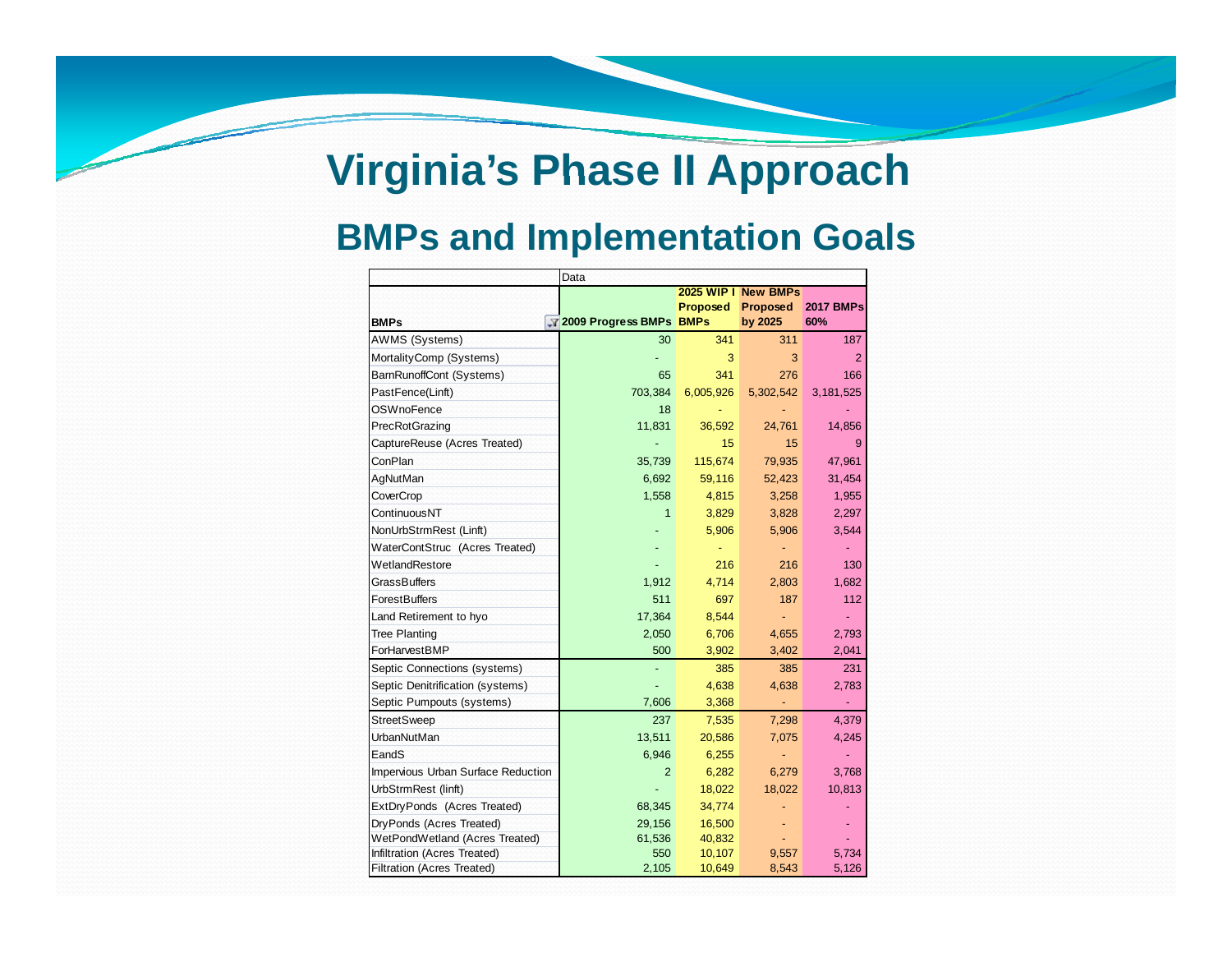# **Vi i i ' Ph II A h Virginia's Phase Approac Community Conservation Information**

- $\bullet$ A suggested process for local engagemen<sup>t</sup> and strategy develo pment
- $\bullet$ Provides EPA model data at local scale
- $\bullet$ Accommodates desire to use locally generated data
- $\bullet$  Mechanism by which to reconcile local data with model
- $\bullet$ Includes a tool for localities to evaluate scenarios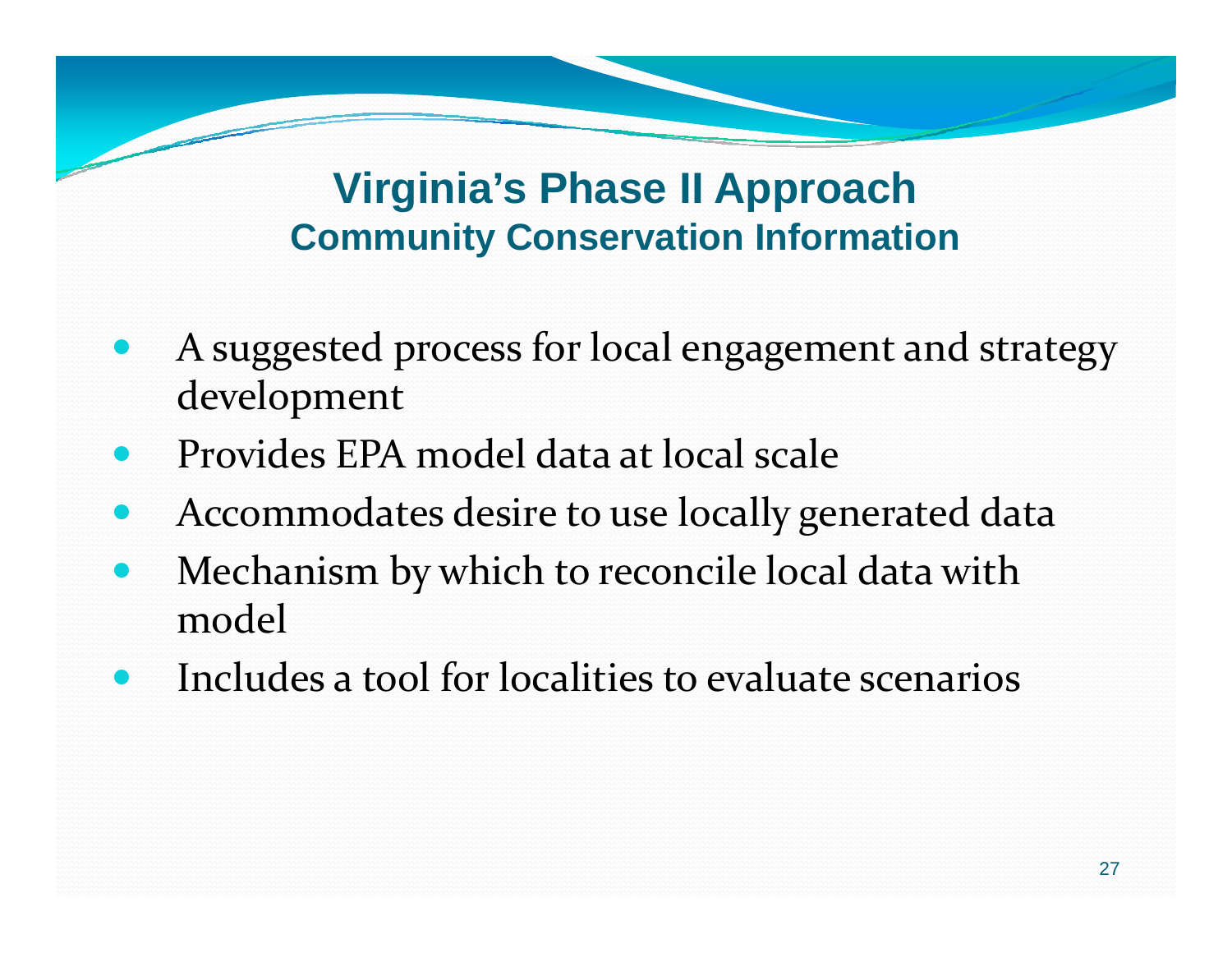# **Vi i i ' Ph II A h Virginia's Phase Approac Community Conservation Information**

- 0 Baseline Data
	- $\bullet$ Goal loads and model outputs for localities
	- $\bullet$ Locally available data (land use, BMPs on the ground, etc.)
- 0 Resource Assessment
	- $\bullet$ Local conditions
	- $\bullet$ Incorporate local data into assessment tool
	- $\bullet$ Source identification
- 0 Existing Program Evaluation
- 0 **•** Conservation Strategies
	- 0 <sup>2017</sup> Implementation goals
	- 0 2025 Strategies
- 0 Identify additional resources and programs required to achieve im plementation goals
	- $\bullet$ Estimate costs of local implementation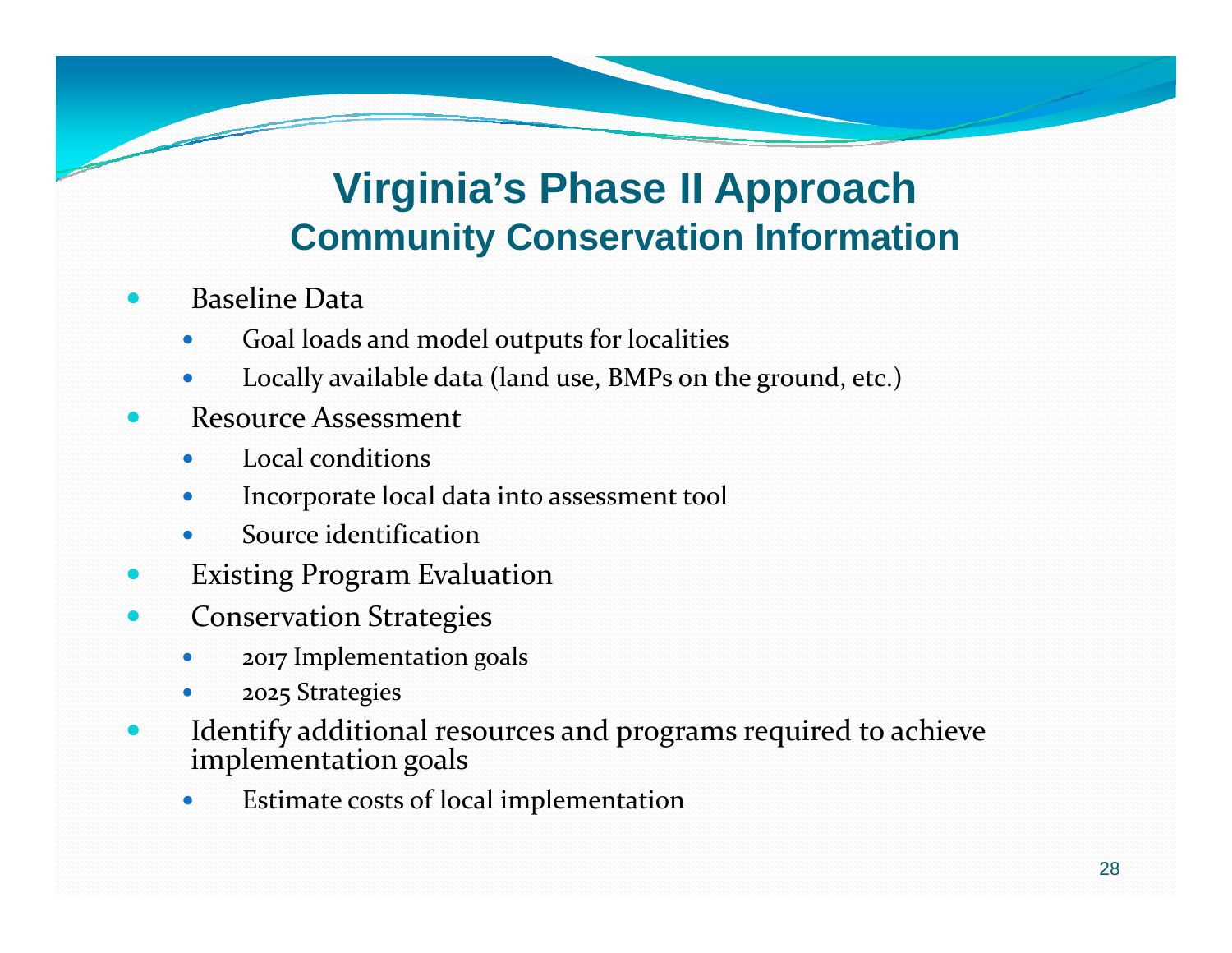# **Virginia s' Phase II Approach Local Engagement & Outreach Process**

- $\bullet$ • Provide local goals and model output data
- $\bullet$ • Desired local deliverables
	- 0 Current BMPs
		- O Update progress in current model
	- 0 Land Use / Land Cover
		- 0 Work with EPA for use in Phase 6 model
	- 0 2017/2025 BMP Scenarios
	- 0 Strategies to implement BMP scenarios
	- 0 Resource needs
- $\bullet$ Provide assessment tool for evaluation of scenarios
- $\bullet$ Ongoing suppor<sup>t</sup> and technical assistance